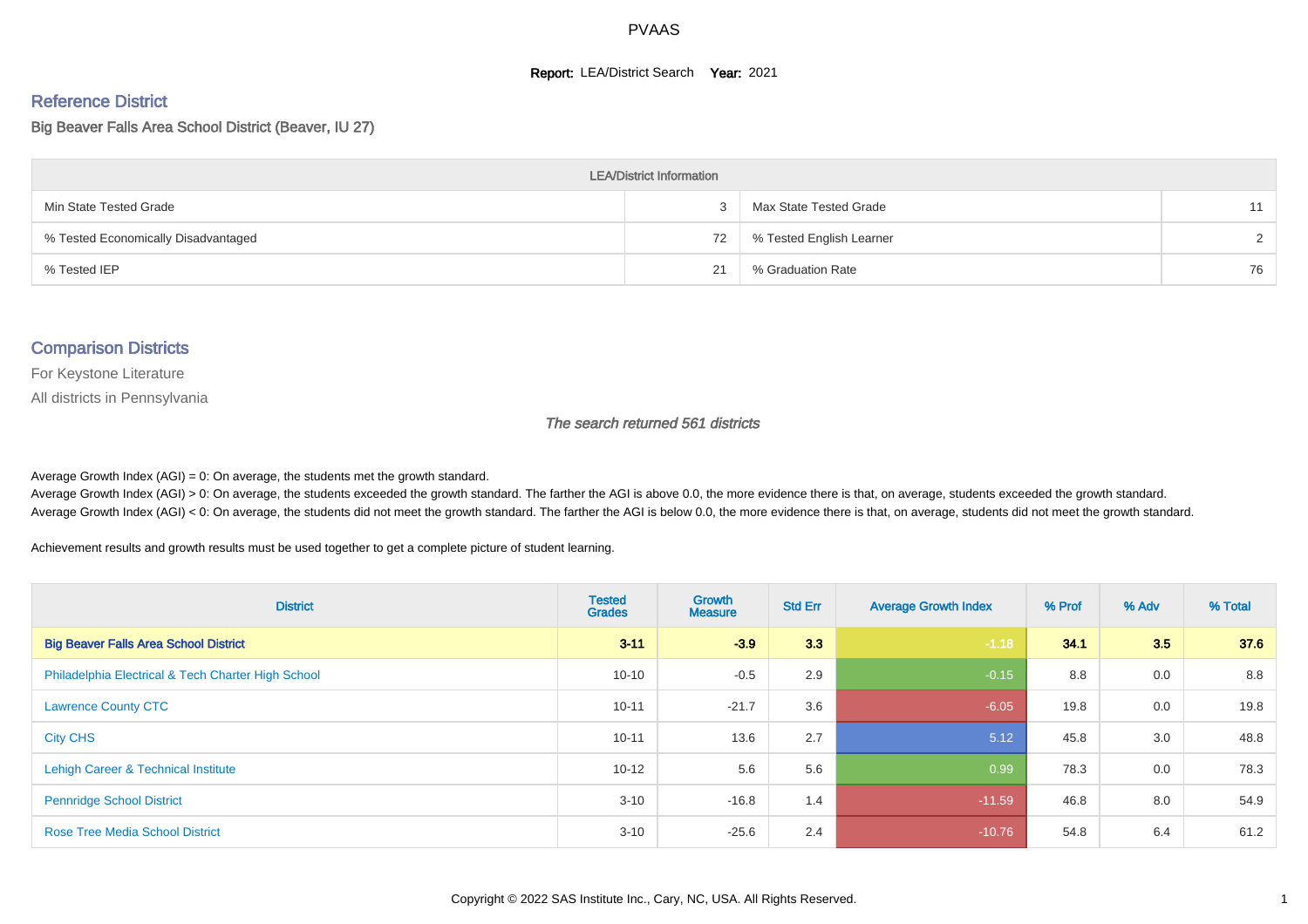| <b>District</b>                                   | <b>Tested</b><br><b>Grades</b> | <b>Growth</b><br><b>Measure</b> | <b>Std Err</b> | <b>Average Growth Index</b> | % Prof | % Adv   | % Total |
|---------------------------------------------------|--------------------------------|---------------------------------|----------------|-----------------------------|--------|---------|---------|
| <b>Big Beaver Falls Area School District</b>      | $3 - 11$                       | $-3.9$                          | 3.3            | $-1.18$                     | 34.1   | 3.5     | 37.6    |
| <b>Shikellamy School District</b>                 | $3 - 10$                       | $-22.3$                         | 2.5            | $-8.92$                     | 33.3   | 6.1     | 39.5    |
| Lackawanna Trail School District                  | $3 - 10$                       | $-21.7$                         | 3.5            | $-6.20$                     | 38.5   | 1.5     | 40.0    |
| <b>Abington School District</b>                   | $3 - 10$                       | $-11.5$                         | 1.9            | $-6.00$                     | 56.2   | 11.6    | 67.8    |
| <b>Avonworth School District</b>                  | $3 - 10$                       | $-12.6$                         | 3.1            | $-4.01$                     | 59.8   | 4.6     | 64.4    |
| <b>Marion Center Area School District</b>         | $3 - 10$                       | $-12.0$                         | 3.1            | $-3.87$                     | 33.7   | 1.1     | 34.8    |
| <b>Clearfield Area School District</b>            | $3 - 10$                       | $-9.4$                          | 2.6            | $-3.56$                     | 43.0   | 3.1     | 46.1    |
| <b>Neshannock Township School District</b>        | $3 - 10$                       | $-9.7$                          | 2.9            | $-3.34$                     | 62.4   | 5.6     | 67.9    |
| Maritime Academy Charter School                   | $3 - 10$                       | $-11.4$                         | 3.5            | $-3.29$                     | 15.2   | 0.0     | 15.2    |
| <b>Carmichaels Area School District</b>           | $3 - 10$                       | $-9.3$                          | 3.3            | $-2.81$                     | 35.1   | 1.4     | 36.5    |
| <b>Propel Charter School-Montour</b>              | $3 - 10$                       | $-10.7$                         | 3.9            | $-2.71$                     | 13.7   | 0.0     | 13.7    |
| <b>Northwest Area School District</b>             | $3 - 10$                       | $-10.0$                         | 3.8            | $-2.59$                     | 34.6   | 7.3     | 41.8    |
| <b>Blue Mountain School District</b>              | $3 - 10$                       | $-5.8$                          | 2.3            | $-2.56$                     | 46.6   | $8.5\,$ | 55.1    |
| <b>Mahanoy Area School District</b>               | $3 - 10$                       | $-9.0$                          | 3.6            | $-2.49$                     | 26.2   | 1.6     | 27.9    |
| <b>Yough School District</b>                      | $3 - 10$                       | $-6.6$                          | 2.7            | $-2.43$                     | 50.8   | 4.0     | 54.8    |
| <b>Chartiers-Houston School District</b>          | $3 - 10$                       | $-8.6$                          | 3.5            | $-2.41$                     | 59.7   | 4.5     | 64.2    |
| Jefferson-Morgan School District                  | $3 - 10$                       | $-9.9$                          | 4.2            | $-2.35$                     | 43.8   | 4.2     | 47.9    |
| South Williamsport Area School District           | $3 - 10$                       | $-5.7$                          | 2.5            | $-2.30$                     | 45.5   | 4.5     | 50.0    |
| Portage Area School District                      | $3 - 10$                       | $-8.1$                          | 3.6            | $-2.26$                     | 40.6   | 9.4     | 50.0    |
| <b>West Middlesex Area School District</b>        | $3 - 10$                       | $-8.4$                          | 3.8            | $-2.21$                     | 34.9   | 2.8     | 37.6    |
| <b>Benton Area School District</b>                | $3 - 10$                       | $-9.7$                          | 4.5            | $-2.18$                     | 43.2   | 5.4     | 48.6    |
| <b>Executive Education Academy Charter School</b> | $3 - 10$                       | $-6.5$                          | 3.1            | $-2.08$                     | 23.7   | 2.2     | 25.8    |
| <b>California Area School District</b>            | $3 - 10$                       | $-7.3$                          | 3.6            | $-2.02$                     | 42.6   | 9.8     | 52.5    |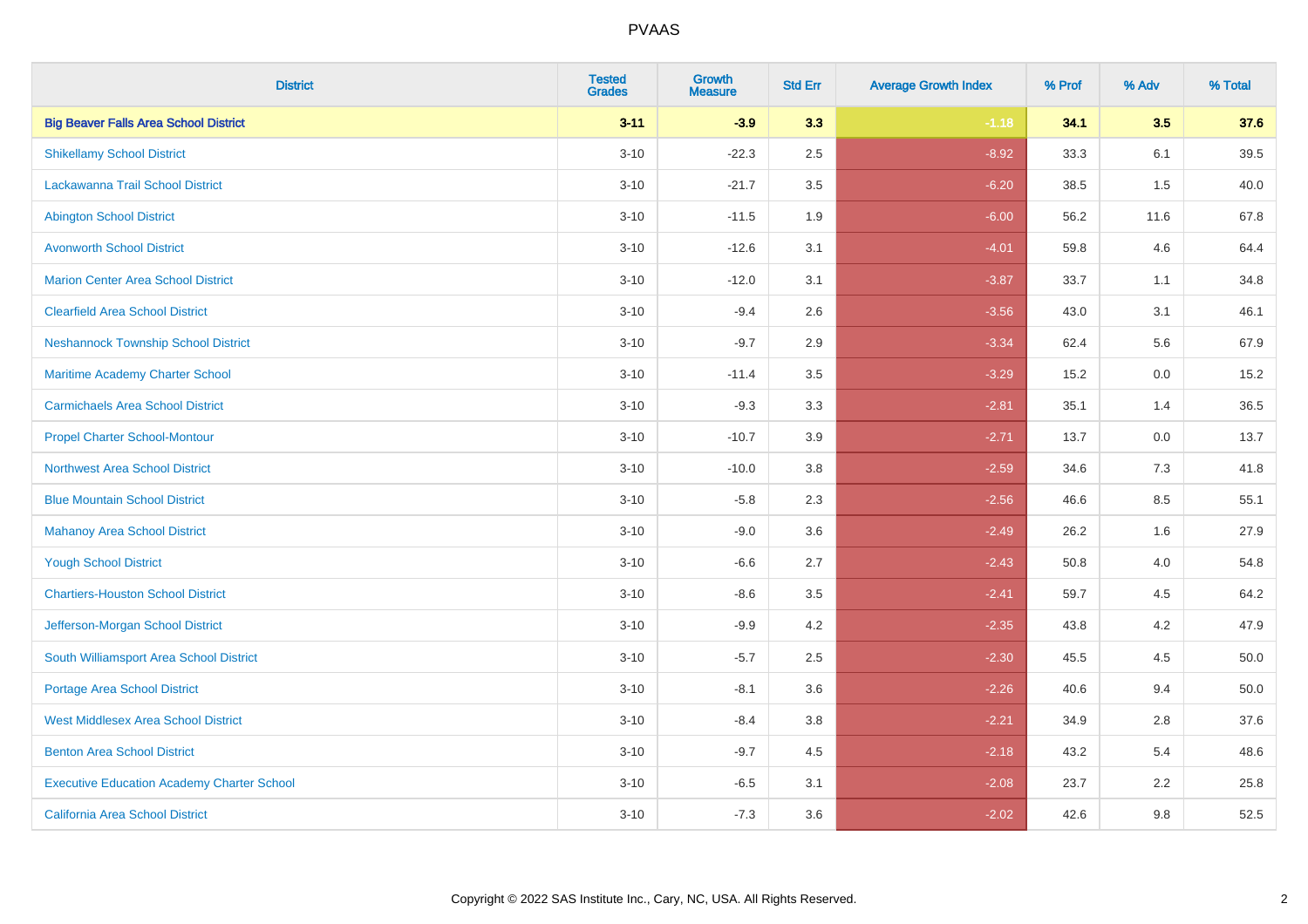| <b>District</b>                               | <b>Tested</b><br><b>Grades</b> | <b>Growth</b><br><b>Measure</b> | <b>Std Err</b> | <b>Average Growth Index</b> | % Prof | % Adv   | % Total |
|-----------------------------------------------|--------------------------------|---------------------------------|----------------|-----------------------------|--------|---------|---------|
| <b>Big Beaver Falls Area School District</b>  | $3 - 11$                       | $-3.9$                          | 3.3            | $-1.18$                     | 34.1   | 3.5     | 37.6    |
| <b>Moshannon Valley School District</b>       | $3 - 10$                       | $-7.0$                          | 3.4            | $-2.01$                     | 48.5   | 0.0     | 48.5    |
| <b>Mount Union Area School District</b>       | $3 - 10$                       | $-6.1$                          | 3.1            | $-1.97$                     | 32.2   | 3.4     | 35.6    |
| <b>Montrose Area School District</b>          | $3 - 10$                       | $-5.5$                          | 3.0            | $-1.82$                     | 46.7   | 5.4     | 52.2    |
| <b>Tri-Valley School District</b>             | $3 - 10$                       | $-6.4$                          | 4.1            | $-1.57$                     | 37.0   | 4.4     | 41.3    |
| <b>Fort Cherry School District</b>            | $3 - 10$                       | $-5.9$                          | 3.8            | $-1.56$                     | 55.2   | 5.2     | 60.3    |
| <b>MaST Community Charter School</b>          | $3 - 10$                       | $-4.1$                          | 2.7            | $-1.52$                     | 44.0   | 9.5     | 53.4    |
| <b>Ferndale Area School District</b>          | $3 - 10$                       | $-5.8$                          | 4.3            | $-1.33$                     | 40.0   | 0.0     | 40.0    |
| <b>Cambria Heights School District</b>        | $3 - 10$                       | $-4.1$                          | 3.1            | $-1.32$                     | 51.0   | 6.0     | 57.0    |
| <b>Troy Area School District</b>              | $3 - 10$                       | $-4.3$                          | 3.4            | $-1.26$                     | 43.2   | 5.7     | 48.9    |
| <b>Kane Area School District</b>              | $3 - 10$                       | $-3.7$                          | 3.2            | $-1.17$                     | 39.5   | 9.9     | 49.4    |
| <b>Antietam School District</b>               | $3 - 10$                       | $-4.3$                          | 3.8            | $-1.13$                     | 36.4   | 5.4     | 41.8    |
| <b>Valley Grove School District</b>           | $3 - 10$                       | $-3.7$                          | 3.7            | $-1.01$                     | 51.2   | 6.1     | 57.3    |
| <b>Sullivan County School District</b>        | $3 - 10$                       | $-4.0$                          | 4.4            | $-0.90$                     | 66.7   | 2.6     | 69.2    |
| <b>Northeast Bradford School District</b>     | $3 - 10$                       | $-3.1$                          | 4.0            | $-0.78$                     | 33.9   | 3.4     | 37.3    |
| <b>Mid Valley School District</b>             | $3 - 10$                       | $-1.7$                          | 3.0            | $-0.55$                     | 45.1   | $7.8\,$ | 52.9    |
| <b>Wyoming Area School District</b>           | $3 - 10$                       | $-1.3$                          | 2.6            | $-0.50$                     | 53.8   | 10.8    | 64.6    |
| <b>Bellwood-Antis School District</b>         | $3 - 10$                       | $-1.2$                          | 3.2            | $-0.39$                     | 55.1   | 10.1    | 65.2    |
| <b>Glendale School District</b>               | $3 - 10$                       | $-0.9$                          | 3.7            | $-0.24$                     | 50.0   | 5.4     | 55.4    |
| <b>Reynolds School District</b>               | $3 - 10$                       | 0.5                             | 3.4            | 0.16                        | 52.1   | 7.0     | 59.2    |
| <b>Bloomsburg Area School District</b>        | $3 - 10$                       | 0.7                             | 3.0            | 0.23                        | 55.9   | 11.8    | 67.6    |
| <b>Mastery Charter School - Thomas Campus</b> | $3 - 10$                       | 2.1                             | 6.2            | 0.33                        | 28.6   | 0.0     | 28.6    |
| <b>Wallingford-Swarthmore School District</b> | $3 - 10$                       | 0.9                             | 2.4            | 0.38                        | 64.4   | 22.7    | 87.1    |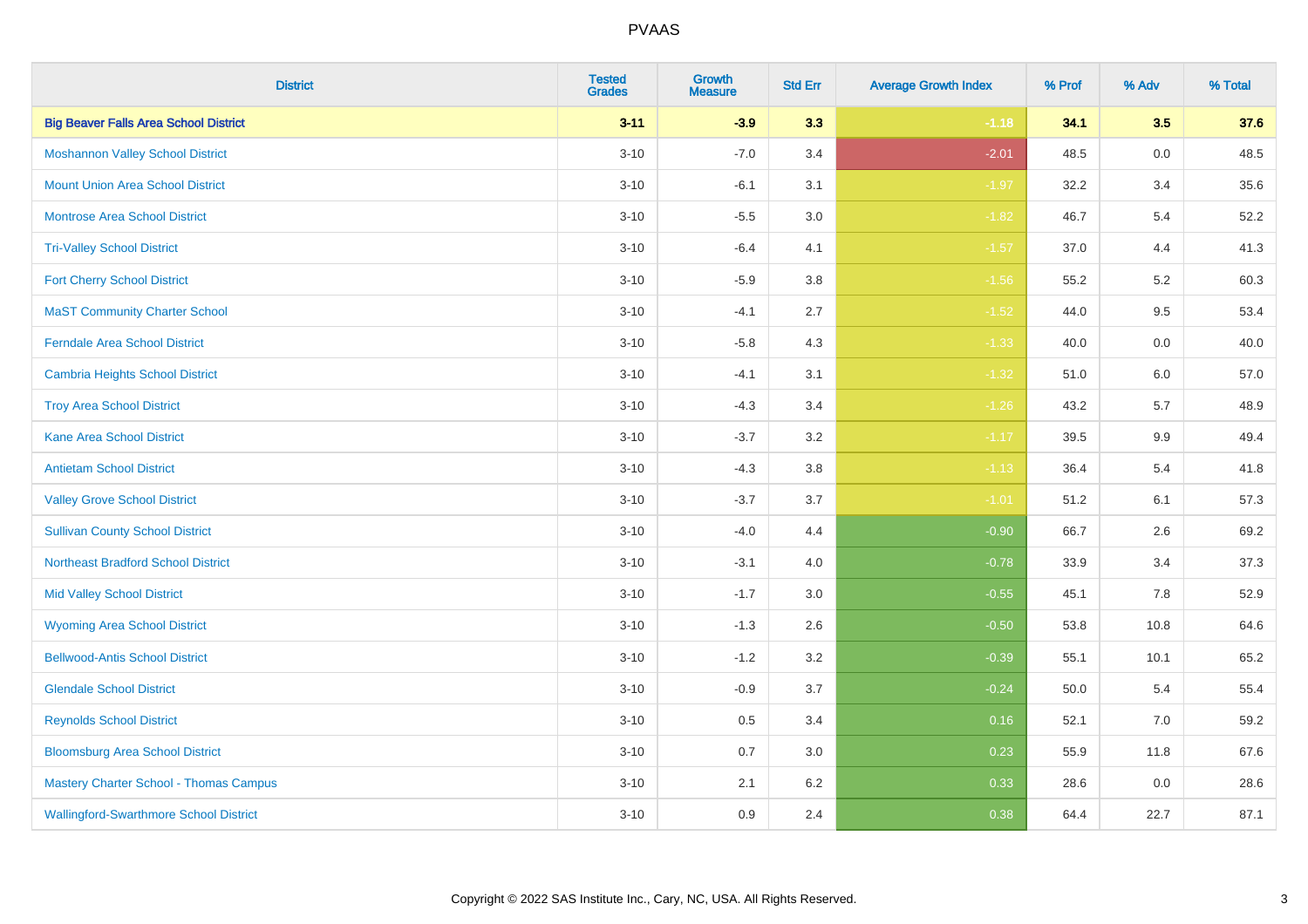| <b>District</b>                                    | <b>Tested</b><br><b>Grades</b> | <b>Growth</b><br><b>Measure</b> | <b>Std Err</b> | <b>Average Growth Index</b> | % Prof | % Adv | % Total |
|----------------------------------------------------|--------------------------------|---------------------------------|----------------|-----------------------------|--------|-------|---------|
| <b>Big Beaver Falls Area School District</b>       | $3 - 11$                       | $-3.9$                          | 3.3            | $-1.18$                     | 34.1   | 3.5   | 37.6    |
| <b>Harmony Area School District</b>                | $3 - 10$                       | 4.5                             | 6.3            | 0.72                        | 33.3   | 13.3  | 46.7    |
| Southeastern Greene School District                | $3 - 10$                       | 3.3                             | 4.6            | 0.72                        | 57.6   | 6.1   | 63.6    |
| <b>Shanksville-Stonycreek School District</b>      | $3 - 10$                       | 7.0                             | 5.9            | 1.20                        | 64.7   | 17.6  | 82.4    |
| <b>MaST Community Charter School II</b>            | $3 - 10$                       | 4.4                             | 3.2            | 1.37                        | 28.4   | 3.4   | 31.8    |
| <b>South Butler County School District</b>         | $3 - 10$                       | 3.9                             | 2.5            | 1.54                        | 53.1   | 16.6  | 69.7    |
| Allegheny-Clarion Valley School District           | $3 - 10$                       | 7.8                             | 4.7            | 1.65                        | 53.3   | 3.3   | 56.7    |
| <b>Sto-Rox School District</b>                     | $3 - 10$                       | 6.6                             | 3.7            | 1.80                        | 13.4   | 0.0   | 13.4    |
| <b>Monessen City School District</b>               | $3 - 10$                       | 8.3                             | 4.5            | 1.85                        | 42.9   | 2.9   | 45.7    |
| <b>Beaver Area School District</b>                 | $3 - 10$                       | 4.7                             | 2.4            | 1.94                        | 57.4   | 16.8  | 74.2    |
| <b>Central Valley School District</b>              | $3 - 10$                       | 4.8                             | 2.4            | 1.98                        | 56.9   | 9.0   | 65.9    |
| <b>Muhlenberg School District</b>                  | $3 - 10$                       | 4.0                             | 1.9            | 2.10                        | 34.2   | 2.6   | 36.8    |
| Carbondale Area School District                    | $3 - 10$                       | 7.4                             | 3.3            | 2.25                        | 56.6   | 2.6   | 59.2    |
| <b>Collegium Charter School</b>                    | $3 - 10$                       | 5.9                             | 2.5            | 2.33                        | 38.1   | 7.9   | 46.0    |
| <b>Belmont Charter School</b>                      | $3 - 10$                       | 16.0                            | 6.5            | 2.45                        | 64.3   | 0.0   | 64.3    |
| <b>Bethlehem-Center School District</b>            | $3 - 10$                       | 8.1                             | 3.3            | 2.46                        | 35.1   | 1.4   | 36.5    |
| <b>Mars Area School District</b>                   | $3 - 10$                       | 5.7                             | 2.1            | 2.75                        | 57.9   | 18.2  | 76.1    |
| <b>Freeport Area School District</b>               | $3 - 10$                       | 9.7                             | 2.5            | 3.91                        | 57.5   | 17.8  | 75.3    |
| <b>Centennial School District</b>                  | $3 - 10$                       | 7.1                             | 1.7            | 4.29                        | 50.1   | 8.7   | 58.9    |
| <b>Commonwealth Charter Academy Charter School</b> | $3 - 10$                       | 9.1                             | 1.9            | 4.90                        | 47.2   | 9.1   | 56.3    |
| <b>Fleetwood Area School District</b>              | $3 - 10$                       | 12.2                            | 2.2            | 5.68                        | 53.5   | 11.6  | 65.2    |
| <b>Avon Grove School District</b>                  | $3 - 10$                       | 10.0                            | 1.6            | 6.26                        | 56.3   | 18.6  | 74.9    |
| <b>Derry Township School District</b>              | $3 - 10$                       | 12.8                            | 2.0            | 6.39                        | 54.8   | 25.8  | 80.6    |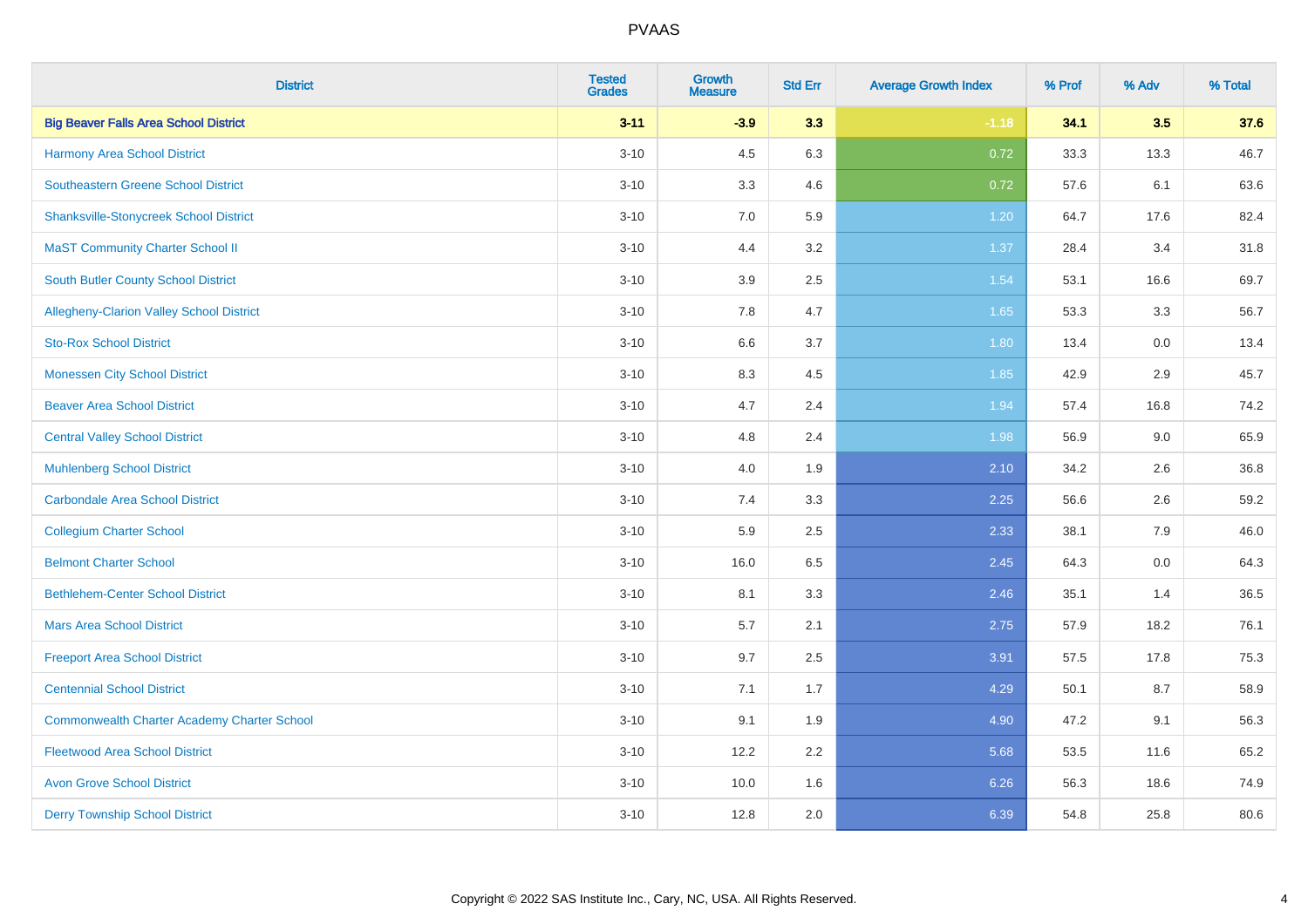| <b>District</b>                                | <b>Tested</b><br><b>Grades</b> | <b>Growth</b><br><b>Measure</b> | <b>Std Err</b> | <b>Average Growth Index</b> | % Prof | % Adv   | % Total |
|------------------------------------------------|--------------------------------|---------------------------------|----------------|-----------------------------|--------|---------|---------|
| <b>Big Beaver Falls Area School District</b>   | $3 - 11$                       | $-3.9$                          | 3.3            | $-1.18$                     | 34.1   | 3.5     | 37.6    |
| <b>Garnet Valley School District</b>           | $3 - 10$                       | 10.9                            | 1.7            | 6.53                        | 67.1   | 19.0    | 86.1    |
| <b>Wissahickon School District</b>             | $3 - 10$                       | 12.5                            | 1.8            | 6.85                        | 58.3   | 22.4    | 80.7    |
| <b>Owen J Roberts School District</b>          | $3 - 11$                       | $-12.3$                         | 1.6            | $-7.61$                     | 57.0   | 11.9    | 69.0    |
| Hatboro-Horsham School District                | $3 - 11$                       | $-12.8$                         | 1.7            | $-7.47$                     | 45.6   | 7.2     | 52.8    |
| Philipsburg-Osceola Area School District       | $3 - 11$                       | $-24.8$                         | 3.3            | $-7.43$                     | 19.7   | 2.6     | 22.4    |
| <b>Chambersburg Area School District</b>       | $3 - 11$                       | $-9.5$                          | 1.3            | $-7.20$                     | 42.7   | $8.6\,$ | 51.4    |
| <b>Northwestern School District</b>            | $3 - 11$                       | $-24.9$                         | 3.5            | $-7.13$                     | 42.6   | 2.9     | 45.6    |
| <b>Bristol Township School District</b>        | $3 - 11$                       | $-13.9$                         | 2.0            | $-7.05$                     | 31.0   | 3.7     | 34.7    |
| <b>Curwensville Area School District</b>       | $3 - 11$                       | $-27.9$                         | 4.1            | $-6.72$                     | 42.5   | 4.1     | 46.6    |
| Mifflinburg Area School District               | $3 - 11$                       | $-15.8$                         | 2.5            | $-6.30$                     | 42.4   | 4.0     | 46.4    |
| <b>Ringgold School District</b>                | $3 - 11$                       | $-14.7$                         | 2.4            | $-6.04$                     | 41.5   | 7.9     | 49.4    |
| <b>Springfield Township School District</b>    | $3 - 11$                       | $-18.9$                         | 3.2            | $-5.88$                     | 62.6   | 3.6     | 66.3    |
| <b>Solanco School District</b>                 | $3 - 11$                       | $-11.0$                         | 2.0            | $-5.55$                     | 41.6   | 4.5     | 46.1    |
| <b>Exeter Township School District</b>         | $3 - 11$                       | $-10.4$                         | 1.9            | $-5.44$                     | 50.6   | 2.7     | 53.3    |
| <b>Southern Fulton School District</b>         | $3 - 11$                       | $-23.7$                         | 4.4            | $-5.37$                     | 34.2   | 10.5    | 44.7    |
| <b>Plum Borough School District</b>            | $3 - 11$                       | $-11.3$                         | 2.2            | $-5.19$                     | 51.1   | 9.0     | 60.1    |
| <b>Titusville Area School District</b>         | $3 - 11$                       | $-13.2$                         | 2.6            | $-4.99$                     | 43.2   | 4.8     | 48.0    |
| Southern Columbia Area School District         | $3 - 11$                       | $-14.6$                         | 3.0            | $-4.92$                     | 55.0   | 4.0     | 59.0    |
| Schuylkill Haven Area School District          | $3 - 11$                       | $-15.3$                         | 3.1            | $-4.87$                     | 49.7   | 2.4     | 52.1    |
| <b>Tacony Academy Charter School</b>           | $3 - 11$                       | $-14.7$                         | 3.0            | $-4.82$                     | 22.4   | 1.8     | 24.1    |
| <b>Frazier School District</b>                 | $3 - 11$                       | $-17.2$                         | 3.7            | $-4.70$                     | 37.1   | 1.6     | 38.7    |
| <b>Riverside Beaver County School District</b> | $3 - 11$                       | $-14.0$                         | 3.0            | $-4.64$                     | 49.4   | 8.8     | 58.2    |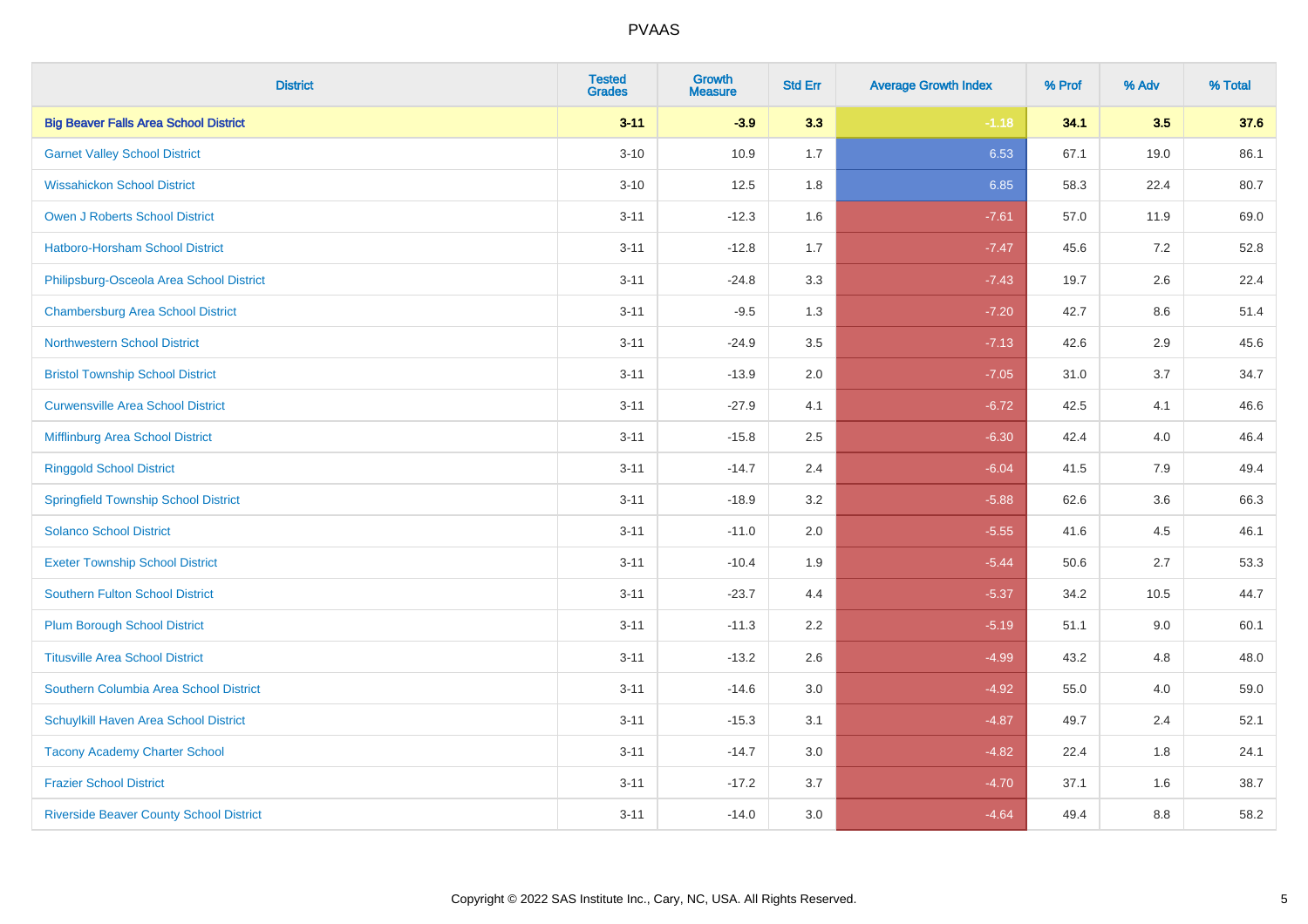| <b>District</b>                               | <b>Tested</b><br><b>Grades</b> | <b>Growth</b><br><b>Measure</b> | <b>Std Err</b> | <b>Average Growth Index</b> | % Prof | % Adv   | % Total |
|-----------------------------------------------|--------------------------------|---------------------------------|----------------|-----------------------------|--------|---------|---------|
| <b>Big Beaver Falls Area School District</b>  | $3 - 11$                       | $-3.9$                          | 3.3            | $-1.18$                     | 34.1   | 3.5     | 37.6    |
| <b>Butler Area School District</b>            | $3 - 11$                       | $-6.5$                          | 1.5            | $-4.26$                     | 42.5   | 9.4     | 51.9    |
| Southern Tioga School District                | $3 - 11$                       | $-11.5$                         | 2.7            | $-4.25$                     | 47.8   | 6.4     | 54.3    |
| <b>South Park School District</b>             | $3 - 11$                       | $-11.3$                         | 2.7            | $-4.23$                     | 53.5   | 13.7    | 67.3    |
| <b>Wellsboro Area School District</b>         | $3 - 11$                       | $-12.4$                         | 3.0            | $-4.11$                     | 49.2   | 11.9    | 61.1    |
| <b>Big Spring School District</b>             | $3 - 11$                       | $-9.8$                          | 2.4            | $-4.00$                     | 38.6   | 8.9     | 47.5    |
| Southern Huntingdon County School District    | $3 - 11$                       | $-12.9$                         | 3.2            | $-3.98$                     | 32.5   | 2.5     | 35.0    |
| <b>Minersville Area School District</b>       | $3 - 11$                       | $-14.4$                         | 3.7            | $-3.90$                     | 39.3   | 3.3     | 42.6    |
| Propel Charter School - Braddock Hills        | $3 - 11$                       | $-13.6$                         | 3.6            | $-3.81$                     | 9.7    | 1.6     | 11.3    |
| Johnsonburg Area School District              | $3 - 11$                       | $-14.1$                         | 3.9            | $-3.62$                     | 54.0   | 4.6     | 58.6    |
| <b>Berwick Area School District</b>           | $3 - 11$                       | $-9.3$                          | 2.6            | $-3.59$                     | 42.1   | 5.5     | 47.6    |
| <b>Ridgway Area School District</b>           | $3 - 11$                       | $-14.5$                         | 4.1            | $-3.56$                     | 49.0   | 9.8     | 58.8    |
| <b>Moniteau School District</b>               | $3 - 11$                       | $-11.8$                         | 3.3            | $-3.56$                     | 50.0   | $6.3\,$ | 56.3    |
| <b>Milton Area School District</b>            | $3 - 11$                       | $-8.7$                          | 2.5            | $-3.52$                     | 45.4   | 6.9     | 52.3    |
| <b>Penn-Delco School District</b>             | $3 - 11$                       | $-6.8$                          | 1.9            | $-3.51$                     | 46.6   | 3.2     | 49.8    |
| <b>Williamsburg Community School District</b> | $3 - 11$                       | $-14.3$                         | 4.1            | $-3.48$                     | 28.3   | $0.0\,$ | 28.3    |
| <b>Elizabeth Forward School District</b>      | $3 - 11$                       | $-8.4$                          | 2.4            | $-3.41$                     | 51.7   | 4.0     | 55.7    |
| <b>Steelton-Highspire School District</b>     | $3 - 11$                       | $-11.8$                         | 3.5            | $-3.40$                     | 14.5   | 0.0     | 14.5    |
| <b>Boyertown Area School District</b>         | $3 - 11$                       | $-4.7$                          | 1.5            | $-3.17$                     | 55.2   | 11.3    | 66.5    |
| <b>Wallenpaupack Area School District</b>     | $3 - 11$                       | $-7.1$                          | 2.3            | $-3.09$                     | 40.8   | 2.4     | 43.1    |
| <b>Dubois Area School District</b>            | $3 - 11$                       | $-6.2$                          | 2.0            | $-3.07$                     | 50.9   | 13.4    | 64.3    |
| <b>Palisades School District</b>              | $3 - 11$                       | $-8.7$                          | 2.8            | $-3.06$                     | 53.8   | 6.7     | 60.5    |
| <b>Pittsburgh School District</b>             | $3 - 11$                       | $-3.3$                          | 1.1            | $-3.04$                     | 33.9   | 8.2     | 42.1    |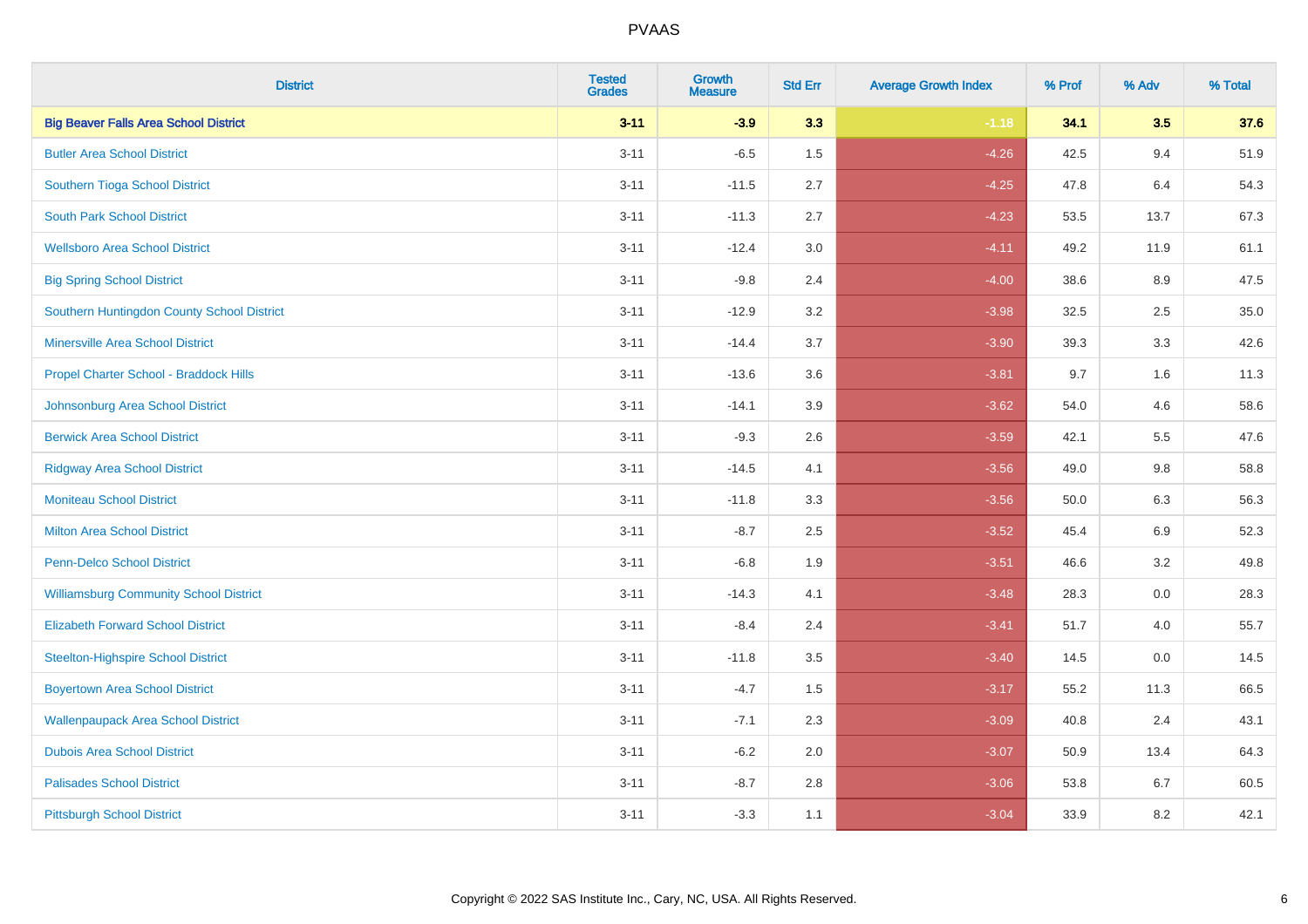| <b>District</b>                              | <b>Tested</b><br><b>Grades</b> | <b>Growth</b><br><b>Measure</b> | <b>Std Err</b> | <b>Average Growth Index</b> | % Prof | % Adv   | % Total |
|----------------------------------------------|--------------------------------|---------------------------------|----------------|-----------------------------|--------|---------|---------|
| <b>Big Beaver Falls Area School District</b> | $3 - 11$                       | $-3.9$                          | 3.3            | $-1.18$                     | 34.1   | 3.5     | 37.6    |
| Philadelphia Academy Charter School          | $3 - 11$                       | $-8.9$                          | 2.9            | $-3.04$                     | 50.5   | 2.9     | 53.4    |
| <b>North East School District</b>            | $3 - 11$                       | $-9.3$                          | 3.1            | $-3.02$                     | 62.6   | 14.4    | 77.0    |
| <b>Penn Hills School District</b>            | $3 - 11$                       | $-7.6$                          | 2.6            | $-2.94$                     | 33.1   | 0.7     | 33.8    |
| <b>Rochester Area School District</b>        | $3 - 11$                       | $-13.2$                         | 4.6            | $-2.89$                     | 19.5   | 1.3     | 20.8    |
| <b>Propel Charter School-Homestead</b>       | $3 - 11$                       | $-11.7$                         | 4.1            | $-2.84$                     | 15.9   | 0.0     | 15.9    |
| <b>Nazareth Area School District</b>         | $3 - 11$                       | $-4.7$                          | 1.7            | $-2.82$                     | 59.2   | $9.9\,$ | 69.0    |
| <b>Carlisle Area School District</b>         | $3 - 11$                       | $-5.3$                          | 1.9            | $-2.81$                     | 54.0   | 6.3     | 60.3    |
| <b>Redbank Valley School District</b>        | $3 - 11$                       | $-9.5$                          | 3.4            | $-2.77$                     | 31.5   | 4.9     | 36.4    |
| <b>Highlands School District</b>             | $3 - 11$                       | $-7.4$                          | 2.7            | $-2.76$                     | 44.4   | 3.7     | 48.2    |
| <b>Forest Hills School District</b>          | $3 - 11$                       | $-7.3$                          | 2.7            | $-2.74$                     | 41.1   | 13.7    | 54.8    |
| <b>Trinity Area School District</b>          | $3 - 11$                       | $-5.4$                          | 2.0            | $-2.71$                     | 48.3   | 11.8    | 60.1    |
| South Allegheny School District              | $3 - 11$                       | $-8.8$                          | 3.2            | $-2.70$                     | 40.5   | 0.0     | 40.5    |
| <b>Blairsville-Saltsburg School District</b> | $3 - 11$                       | $-8.0$                          | 3.0            | $-2.68$                     | 37.3   | 7.0     | 44.3    |
| <b>Harbor Creek School District</b>          | $3 - 11$                       | $-7.1$                          | 2.7            | $-2.67$                     | 48.8   | 15.2    | 64.0    |
| <b>Pine Grove Area School District</b>       | $3 - 11$                       | $-7.7$                          | 2.9            | $-2.66$                     | 42.3   | 7.7     | 50.0    |
| <b>Dunmore School District</b>               | $3 - 11$                       | $-7.7$                          | 2.9            | $-2.62$                     | 34.0   | 7.2     | 41.2    |
| <b>Coatesville Area School District</b>      | $3 - 11$                       | $-4.4$                          | 1.7            | $-2.62$                     | 36.3   | 4.2     | 40.5    |
| <b>Slippery Rock Area School District</b>    | $3 - 11$                       | $-6.3$                          | 2.5            | $-2.51$                     | 56.2   | 9.5     | 65.7    |
| <b>North Star School District</b>            | $3 - 11$                       | $-8.7$                          | 3.5            | $-2.51$                     | 47.8   | 6.0     | 53.7    |
| <b>Keystone Central School District</b>      | $3 - 11$                       | $-5.1$                          | 2.0            | $-2.46$                     | 44.7   | 4.6     | 49.4    |
| <b>Sugar Valley Rural Charter School</b>     | $3 - 11$                       | $-11.0$                         | 4.5            | $-2.46$                     | 14.9   | 0.0     | 14.9    |
| <b>Mohawk Area School District</b>           | $3 - 11$                       | $-7.5$                          | 3.1            | $-2.45$                     | 49.4   | 11.0    | 60.4    |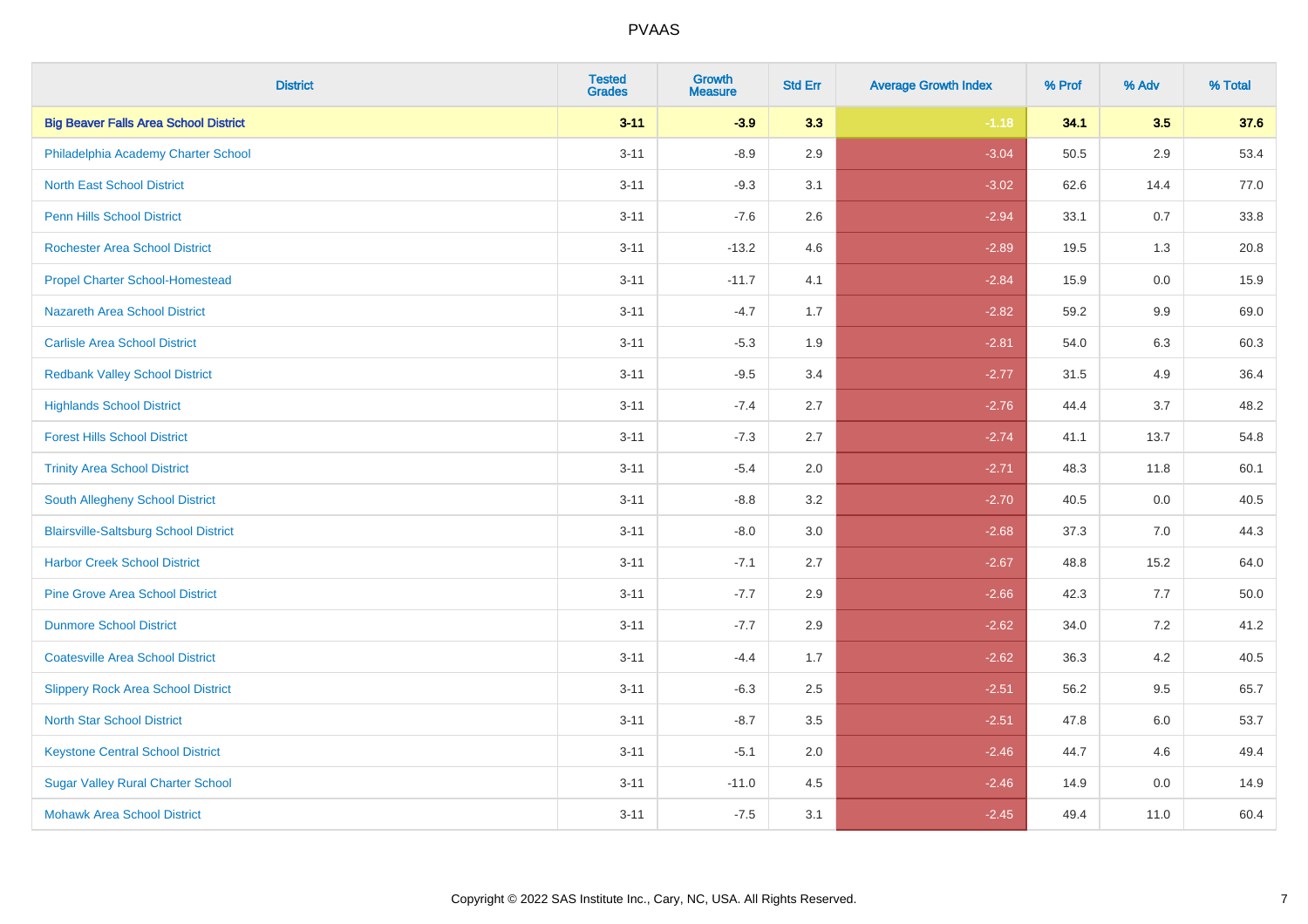| <b>District</b>                                | <b>Tested</b><br><b>Grades</b> | <b>Growth</b><br><b>Measure</b> | <b>Std Err</b> | <b>Average Growth Index</b> | % Prof | % Adv   | % Total |
|------------------------------------------------|--------------------------------|---------------------------------|----------------|-----------------------------|--------|---------|---------|
| <b>Big Beaver Falls Area School District</b>   | $3 - 11$                       | $-3.9$                          | 3.3            | $-1.18$                     | 34.1   | 3.5     | 37.6    |
| <b>Farrell Area School District</b>            | $3 - 11$                       | $-10.4$                         | 4.3            | $-2.41$                     | 19.0   | 0.0     | 19.0    |
| <b>Freedom Area School District</b>            | $3 - 11$                       | $-7.1$                          | 3.0            | $-2.37$                     | 43.8   | 4.2     | 47.9    |
| <b>Southmoreland School District</b>           | $3 - 11$                       | $-8.3$                          | 3.6            | $-2.32$                     | 56.8   | 7.2     | 64.0    |
| <b>Upper Moreland Township School District</b> | $3 - 11$                       | $-5.0$                          | 2.2            | $-2.31$                     | 57.9   | 4.0     | 61.9    |
| Salisbury-Elk Lick School District             | $3 - 11$                       | $-13.5$                         | 5.9            | $-2.30$                     | 27.8   | 0.0     | 27.8    |
| <b>Indiana Area School District</b>            | $3 - 11$                       | $-5.3$                          | 2.3            | $-2.28$                     | 47.6   | 18.4    | 66.1    |
| <b>Oxford Area School District</b>             | $3 - 11$                       | $-4.3$                          | 1.9            | $-2.26$                     | 41.3   | 8.0     | 49.3    |
| <b>East Lycoming School District</b>           | $3 - 11$                       | $-6.0$                          | 2.7            | $-2.24$                     | 48.3   | 4.2     | 52.5    |
| <b>Windber Area School District</b>            | $3 - 11$                       | $-7.2$                          | 3.2            | $-2.24$                     | 55.4   | 7.2     | 62.6    |
| <b>Muncy School District</b>                   | $3 - 11$                       | $-8.1$                          | 3.7            | $-2.21$                     | 42.0   | $3.8\,$ | 45.8    |
| Jim Thorpe Area School District                | $3 - 11$                       | $-5.8$                          | 2.7            | $-2.19$                     | 33.3   | 7.4     | 40.7    |
| <b>Perkiomen Valley School District</b>        | $3 - 11$                       | $-3.5$                          | 1.6            | $-2.18$                     | 53.8   | 13.4    | 67.2    |
| <b>Crawford Central School District</b>        | $3 - 11$                       | $-4.7$                          | 2.2            | $-2.15$                     | 40.6   | 10.5    | 51.1    |
| <b>Aliquippa School District</b>               | $3 - 11$                       | $-9.0$                          | 4.2            | $-2.14$                     | 11.0   | 0.0     | 11.0    |
| <b>Williams Valley School District</b>         | $3 - 11$                       | $-7.3$                          | 3.4            | $-2.13$                     | 23.2   | 0.0     | 23.2    |
| <b>Middletown Area School District</b>         | $3 - 11$                       | $-5.3$                          | 2.6            | $-2.05$                     | 46.4   | 5.3     | 51.7    |
| <b>Karns City Area School District</b>         | $3 - 11$                       | $-6.0$                          | 2.9            | $-2.03$                     | 53.1   | 8.3     | 61.5    |
| <b>Corry Area School District</b>              | $3 - 11$                       | $-5.3$                          | 2.6            | $-2.03$                     | 38.5   | 6.0     | 44.5    |
| <b>Upper Dauphin Area School District</b>      | $3 - 11$                       | $-6.3$                          | 3.2            | $-1.98$                     | 37.4   | 4.8     | 42.2    |
| <b>Bermudian Springs School District</b>       | $3 - 11$                       | $-5.5$                          | 2.9            | $-1.94$                     | 56.4   | 6.8     | 63.2    |
| <b>Somerset Area School District</b>           | $3 - 11$                       | $-4.4$                          | 2.3            | $-1.93$                     | 44.4   | 14.9    | 59.3    |
| Mount Pleasant Area School District            | $3 - 11$                       | $-5.0$                          | 2.6            | $-1.93$                     | 52.6   | 0.0     | 52.6    |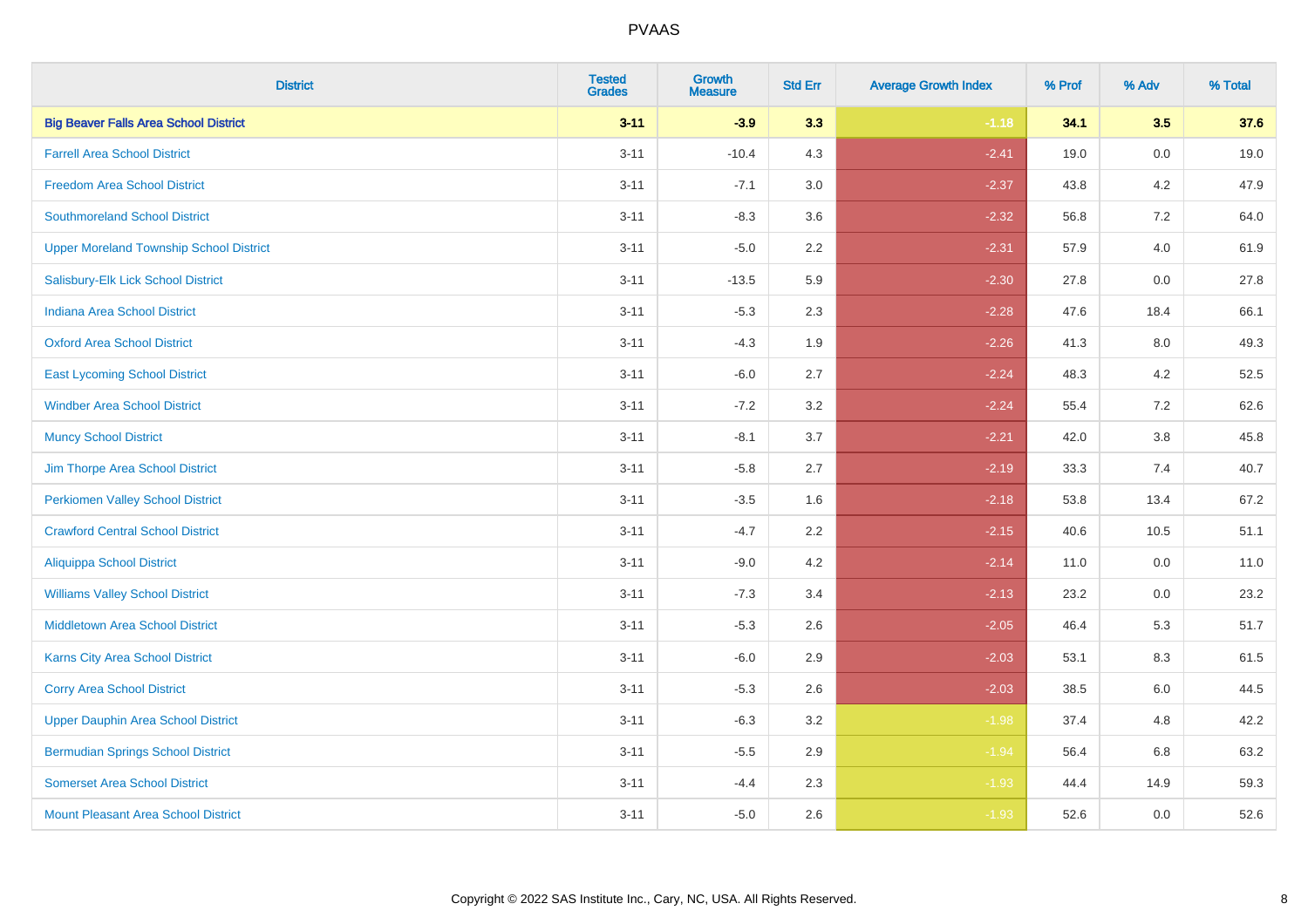| <b>District</b>                                | <b>Tested</b><br><b>Grades</b> | <b>Growth</b><br><b>Measure</b> | <b>Std Err</b> | <b>Average Growth Index</b> | % Prof | % Adv | % Total |
|------------------------------------------------|--------------------------------|---------------------------------|----------------|-----------------------------|--------|-------|---------|
| <b>Big Beaver Falls Area School District</b>   | $3 - 11$                       | $-3.9$                          | 3.3            | $-1.18$                     | 34.1   | 3.5   | 37.6    |
| <b>Gettysburg Area School District</b>         | $3 - 11$                       | $-4.0$                          | 2.1            | $-1.89$                     | 45.3   | 14.0  | 59.3    |
| <b>Greensburg Salem School District</b>        | $3 - 11$                       | $-4.4$                          | 2.4            | $-1.88$                     | 47.6   | 4.9   | 52.4    |
| <b>East Allegheny School District</b>          | $3 - 11$                       | $-6.3$                          | 3.3            | $-1.87$                     | 31.9   | 9.7   | 41.7    |
| <b>Western Beaver County School District</b>   | $3 - 11$                       | $-7.8$                          | 4.2            | $-1.87$                     | 56.5   | 6.5   | 63.0    |
| <b>Kiski Area School District</b>              | $3 - 11$                       | $-3.7$                          | 2.0            | $-1.86$                     | 57.4   | 10.4  | 67.8    |
| <b>Brandywine Heights Area School District</b> | $3 - 11$                       | $-4.9$                          | 2.7            | $-1.81$                     | 49.2   | 8.2   | 57.4    |
| <b>Pequea Valley School District</b>           | $3 - 11$                       | $-5.8$                          | 3.2            | $-1.80$                     | 39.8   | 9.1   | 48.9    |
| <b>Pittston Area School District</b>           | $3 - 11$                       | $-10.1$                         | 5.6            | $-1.80$                     | 38.1   | 9.5   | 47.6    |
| <b>Washington School District</b>              | $3 - 11$                       | $-4.9$                          | 2.8            | $-1.76$                     | 30.1   | 2.4   | 32.5    |
| <b>Canton Area School District</b>             | $3 - 11$                       | $-5.5$                          | 3.2            | $-1.75$                     | 40.7   | 2.3   | 43.0    |
| <b>Brentwood Borough School District</b>       | $3 - 11$                       | $-5.3$                          | 3.0            | $-1.72$                     | 52.0   | 6.1   | 58.2    |
| East Pennsboro Area School District            | $3 - 11$                       | $-4.2$                          | 2.5            | $-1.71$                     | 60.8   | 8.5   | 69.3    |
| <b>Fairfield Area School District</b>          | $3 - 11$                       | $-5.6$                          | 3.4            | $-1.66$                     | 57.9   | 4.0   | 61.8    |
| <b>Shamokin Area School District</b>           | $3 - 11$                       | $-7.7$                          | 4.8            | $-1.60$                     | 38.1   | 3.2   | 41.3    |
| <b>Claysburg-Kimmel School District</b>        | $3 - 11$                       | $-5.7$                          | 4.0            | $-1.42$                     | 42.9   | 8.2   | 51.0    |
| <b>Westmont Hilltop School District</b>        | $3 - 11$                       | $-4.0$                          | 2.8            | $-1.40$                     | 36.3   | 13.3  | 49.6    |
| <b>Greencastle-Antrim School District</b>      | $3 - 11$                       | $-3.0$                          | 2.2            | $-1.36$                     | 62.4   | 9.9   | 72.3    |
| <b>Ellwood City Area School District</b>       | $3 - 11$                       | $-4.2$                          | 3.2            | $-1.29$                     | 54.1   | 14.1  | 68.2    |
| <b>Shade-Central City School District</b>      | $3 - 11$                       | $-5.9$                          | 4.6            | $-1.28$                     | 27.8   | 0.0   | 27.8    |
| <b>Elk Lake School District</b>                | $3 - 11$                       | $-4.0$                          | 3.3            | $-1.23$                     | 46.2   | 3.3   | 49.4    |
| <b>Riverview School District</b>               | $3 - 11$                       | $-4.6$                          | 3.8            | $-1.20$                     | 57.9   | 15.8  | 73.7    |
| <b>Greater Johnstown School District</b>       | $3 - 11$                       | $-3.1$                          | 2.6            | $-1.19$                     | 26.1   | 0.0   | 26.1    |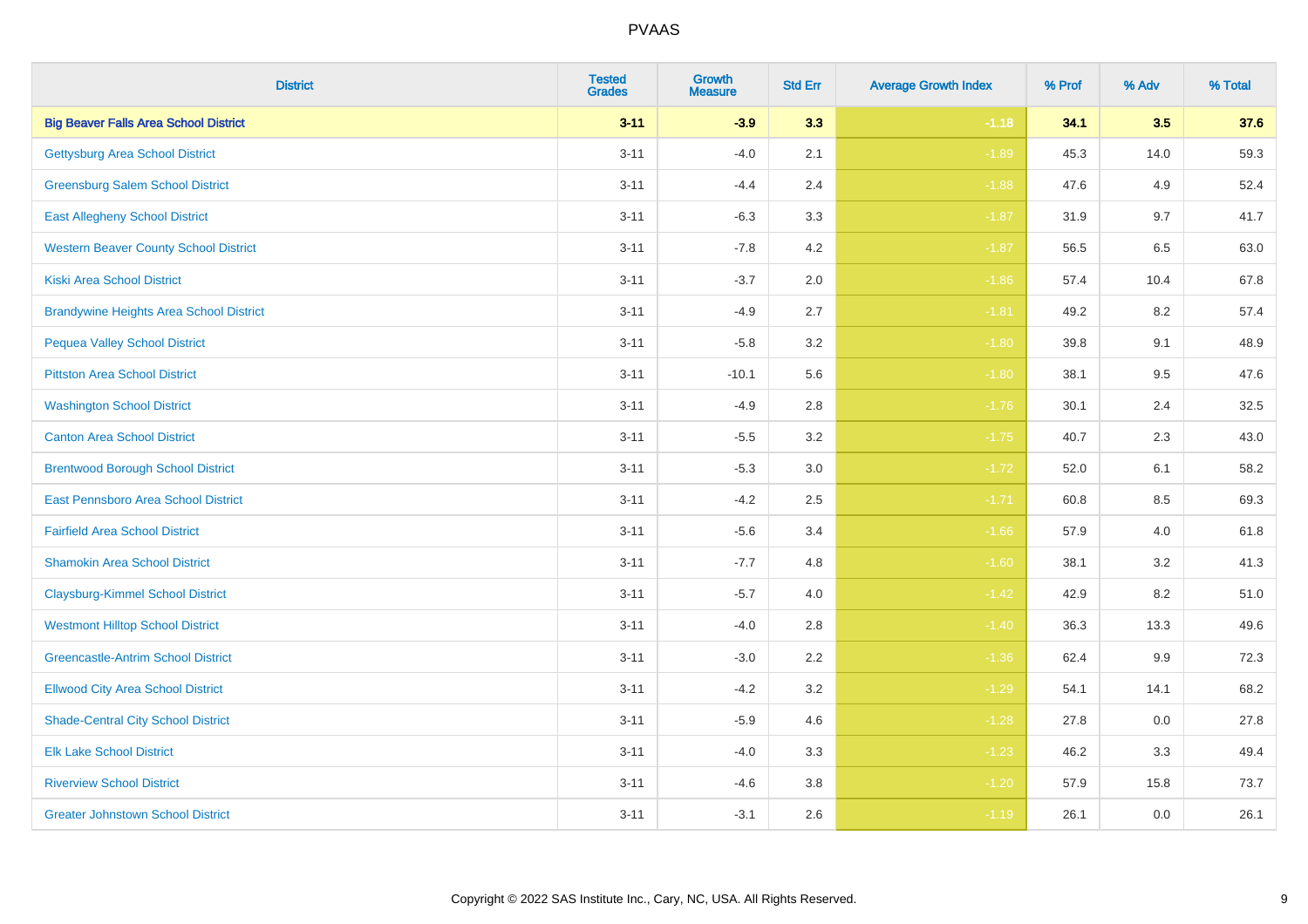| <b>District</b>                              | <b>Tested</b><br>Grades | Growth<br><b>Measure</b> | <b>Std Err</b> | <b>Average Growth Index</b> | % Prof | % Adv   | % Total |
|----------------------------------------------|-------------------------|--------------------------|----------------|-----------------------------|--------|---------|---------|
| <b>Big Beaver Falls Area School District</b> | $3 - 11$                | $-3.9$                   | 3.3            | $-1.18$                     | 34.1   | 3.5     | 37.6    |
| <b>Big Beaver Falls Area School District</b> | $3 - 11$                | $-3.9$                   | 3.3            | $-1.18$                     | 34.1   | 3.5     | 37.6    |
| <b>Chichester School District</b>            | $3 - 11$                | $-2.7$                   | 2.3            | $-1.17$                     | 44.6   | 6.6     | 51.2    |
| Jeannette City School District               | $3 - 11$                | $-4.3$                   | $3.8\,$        | $-1.13$                     | 46.7   | $7.5\,$ | 54.2    |
| <b>Dallas School District</b>                | $3 - 11$                | $-2.5$                   | 2.2            | $-1.12$                     | 54.9   | 7.6     | 62.4    |
| Juniata Valley School District               | $3 - 11$                | $-3.9$                   | 3.5            | $-1.10$                     | 44.4   | 3.5     | 47.8    |
| <b>Riverside School District</b>             | $3 - 11$                | $-3.2$                   | 3.0            | $-1.09$                     | 43.0   | 9.0     | 52.0    |
| <b>Quaker Valley School District</b>         | $3 - 11$                | $-2.8$                   | 2.6            | $-1.08$                     | 55.2   | 13.2    | 68.4    |
| Oil City Area School District                | $3 - 11$                | $-2.9$                   | 2.6            | $-1.08$                     | 44.4   | 5.8     | 50.2    |
| <b>West Greene School District</b>           | $3 - 11$                | $-4.5$                   | 4.3            | $-1.04$                     | 36.6   | 7.3     | 43.9    |
| <b>Lewisburg Area School District</b>        | $3 - 11$                | $-2.7$                   | 2.6            | $-1.03$                     | 57.0   | 18.5    | 75.6    |
| <b>Seneca Valley School District</b>         | $3 - 11$                | $-1.4$                   | 1.4            | $-0.99$                     | 57.2   | 11.4    | 68.6    |
| <b>North Hills School District</b>           | $3 - 11$                | $-1.8$                   | 1.8            | $-0.96$                     | 59.1   | 14.1    | 73.2    |
| <b>Wyoming Valley West School District</b>   | $3 - 11$                | $-2.2$                   | 2.4            | $-0.91$                     | 49.4   | 3.0     | 52.4    |
| <b>Austin Area School District</b>           | $3 - 11$                | $-5.7$                   | 6.4            | $-0.90$                     | 33.3   | 5.6     | 38.9    |
| <b>Montour School District</b>               | $3 - 11$                | $-1.8$                   | 2.1            | $-0.88$                     | 61.4   | 15.1    | 76.5    |
| <b>Charleroi School District</b>             | $3 - 11$                | $-2.6$                   | 3.0            | $-0.86$                     | 55.7   | 7.4     | 63.1    |
| <b>Phoenixville Area School District</b>     | $3 - 11$                | $-1.7$                   | 2.1            | $-0.83$                     | 59.9   | 10.6    | 70.5    |
| <b>Chartiers Valley School District</b>      | $3 - 11$                | $-1.7$                   | 2.0            | $-0.81$                     | 54.7   | 8.4     | 63.1    |
| <b>Forest Area School District</b>           | $3 - 11$                | $-4.4$                   | 5.4            | $-0.81$                     | 36.2   | 2.1     | 38.3    |
| <b>Lebanon School District</b>               | $3 - 11$                | $-1.6$                   | 1.9            | $-0.80$                     | 24.4   | 2.6     | 27.0    |
| Shenango Area School District                | $3 - 11$                | $-2.6$                   | 3.3            | $-0.79$                     | 50.6   | 13.9    | 64.6    |
| <b>Gillingham Charter School</b>             | $3 - 11$                | $-4.4$                   | 5.6            | $-0.77$                     | 20.8   | 8.3     | 29.2    |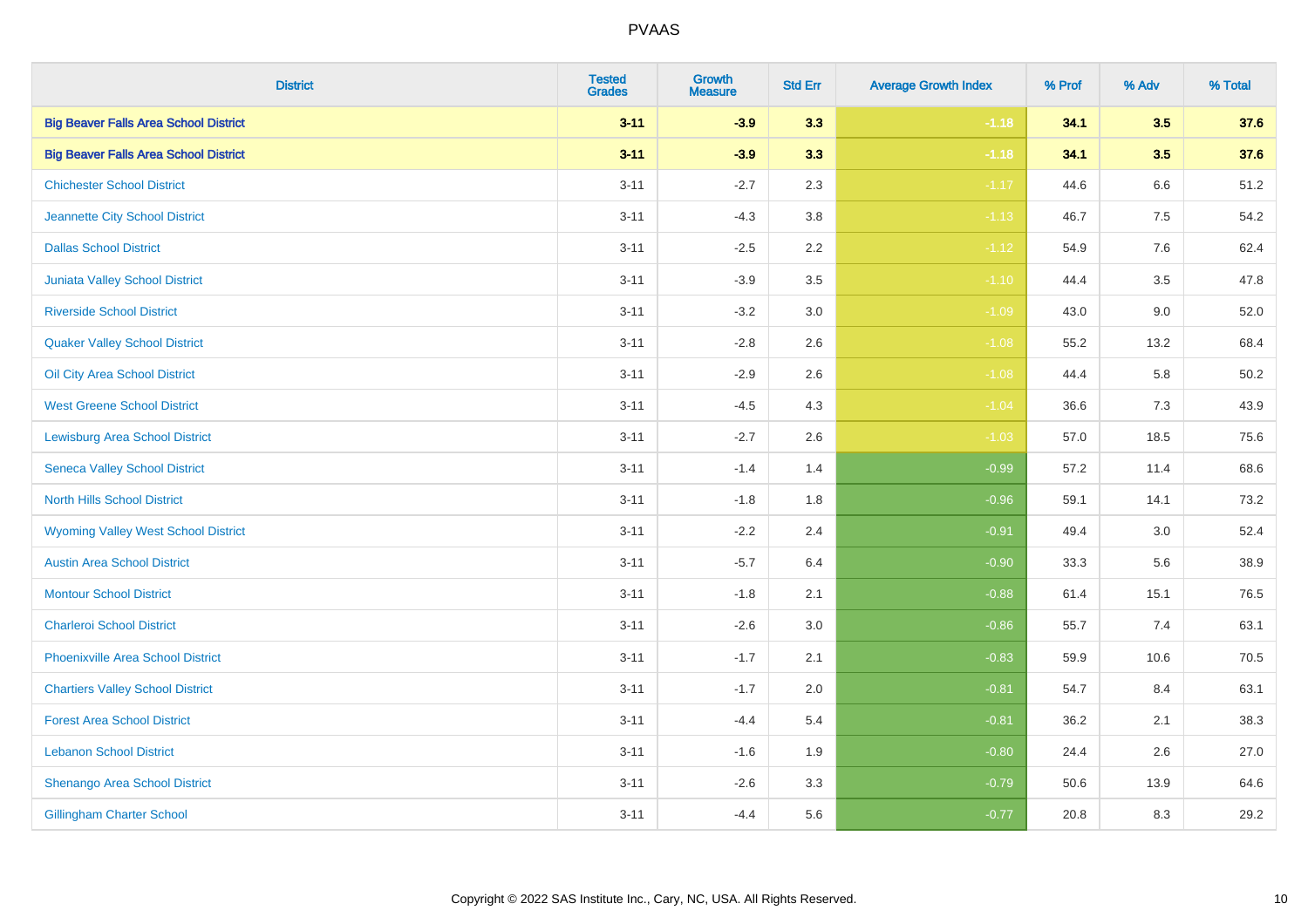| <b>District</b>                              | <b>Tested</b><br><b>Grades</b> | <b>Growth</b><br><b>Measure</b> | <b>Std Err</b> | <b>Average Growth Index</b> | % Prof | % Adv   | % Total |
|----------------------------------------------|--------------------------------|---------------------------------|----------------|-----------------------------|--------|---------|---------|
| <b>Big Beaver Falls Area School District</b> | $3 - 11$                       | $-3.9$                          | 3.3            | $-1.18$                     | 34.1   | 3.5     | 37.6    |
| <b>Bald Eagle Area School District</b>       | $3 - 11$                       | $-2.1$                          | 2.7            | $-0.75$                     | 48.4   | 9.4     | 57.7    |
| Huntingdon Area School District              | $3 - 11$                       | $-2.0$                          | 2.7            | $-0.72$                     | 36.8   | 10.3    | 47.0    |
| Mt Lebanon School District                   | $3 - 11$                       | $-1.0$                          | 1.5            | $-0.70$                     | 61.9   | 24.0    | 85.9    |
| <b>Lehighton Area School District</b>        | $3 - 11$                       | $-1.6$                          | 2.3            | $-0.70$                     | 51.1   | 5.6     | 56.7    |
| <b>North Pocono School District</b>          | $3 - 11$                       | $-2.3$                          | 3.4            | $-0.68$                     | 52.0   | 16.4    | 68.5    |
| <b>Cheltenham School District</b>            | $3 - 11$                       | $-1.4$                          | 2.1            | $-0.67$                     | 46.1   | 10.0    | 56.1    |
| <b>Fannett-Metal School District</b>         | $3 - 11$                       | $-3.4$                          | 5.1            | $-0.67$                     | 38.7   | 8.1     | 46.8    |
| <b>Susquehanna Community School District</b> | $3 - 11$                       | $-2.8$                          | 4.2            | $-0.66$                     | 49.4   | 6.9     | 56.3    |
| <b>Burgettstown Area School District</b>     | $3 - 11$                       | $-2.1$                          | 3.4            | $-0.62$                     | 50.0   | 1.4     | 51.4    |
| <b>Central Greene School District</b>        | $3 - 11$                       | $-1.6$                          | 2.8            | $-0.55$                     | 54.2   | 2.8     | 57.0    |
| <b>Canon-Mcmillan School District</b>        | $3 - 11$                       | $-0.8$                          | 1.6            | $-0.50$                     | 58.7   | 15.9    | 74.6    |
| South Side Area School District              | $3 - 11$                       | $-1.6$                          | 3.3            | $-0.48$                     | 50.0   | $6.8\,$ | 56.8    |
| <b>Shaler Area School District</b>           | $3 - 11$                       | $-0.8$                          | 1.9            | $-0.43$                     | 49.1   | 9.6     | 58.7    |
| North Schuylkill School District             | $3 - 11$                       | $-1.0$                          | 2.4            | $-0.42$                     | 41.8   | 5.1     | 46.8    |
| <b>Sharpsville Area School District</b>      | $3 - 11$                       | $-1.4$                          | 3.5            | $-0.40$                     | 55.2   | 13.4    | 68.7    |
| <b>Palmerton Area School District</b>        | $3 - 11$                       | $-1.2$                          | 3.0            | $-0.39$                     | 57.4   | $5.0\,$ | 62.4    |
| Hope For Hyndman Charter School              | $3 - 11$                       | $-2.0$                          | 6.1            | $-0.32$                     | 33.3   | 0.0     | 33.3    |
| <b>Albert Gallatin Area School District</b>  | $3 - 11$                       | $-0.8$                          | 2.4            | $-0.32$                     | 54.5   | 10.0    | 64.6    |
| <b>Cornell School District</b>               | $3 - 11$                       | $-1.6$                          | 5.0            | $-0.32$                     | 33.8   | 1.5     | 35.4    |
| <b>Tuscarora School District</b>             | $3 - 11$                       | $-0.6$                          | 2.3            | $-0.27$                     | 45.1   | 8.1     | 53.2    |
| <b>Penn Manor School District</b>            | $3 - 11$                       | $-0.4$                          | 1.6            | $-0.25$                     | 51.9   | 12.6    | 64.5    |
| <b>Lakeview School District</b>              | $3 - 11$                       | $-0.9$                          | 3.7            | $-0.24$                     | 60.3   | 3.2     | 63.5    |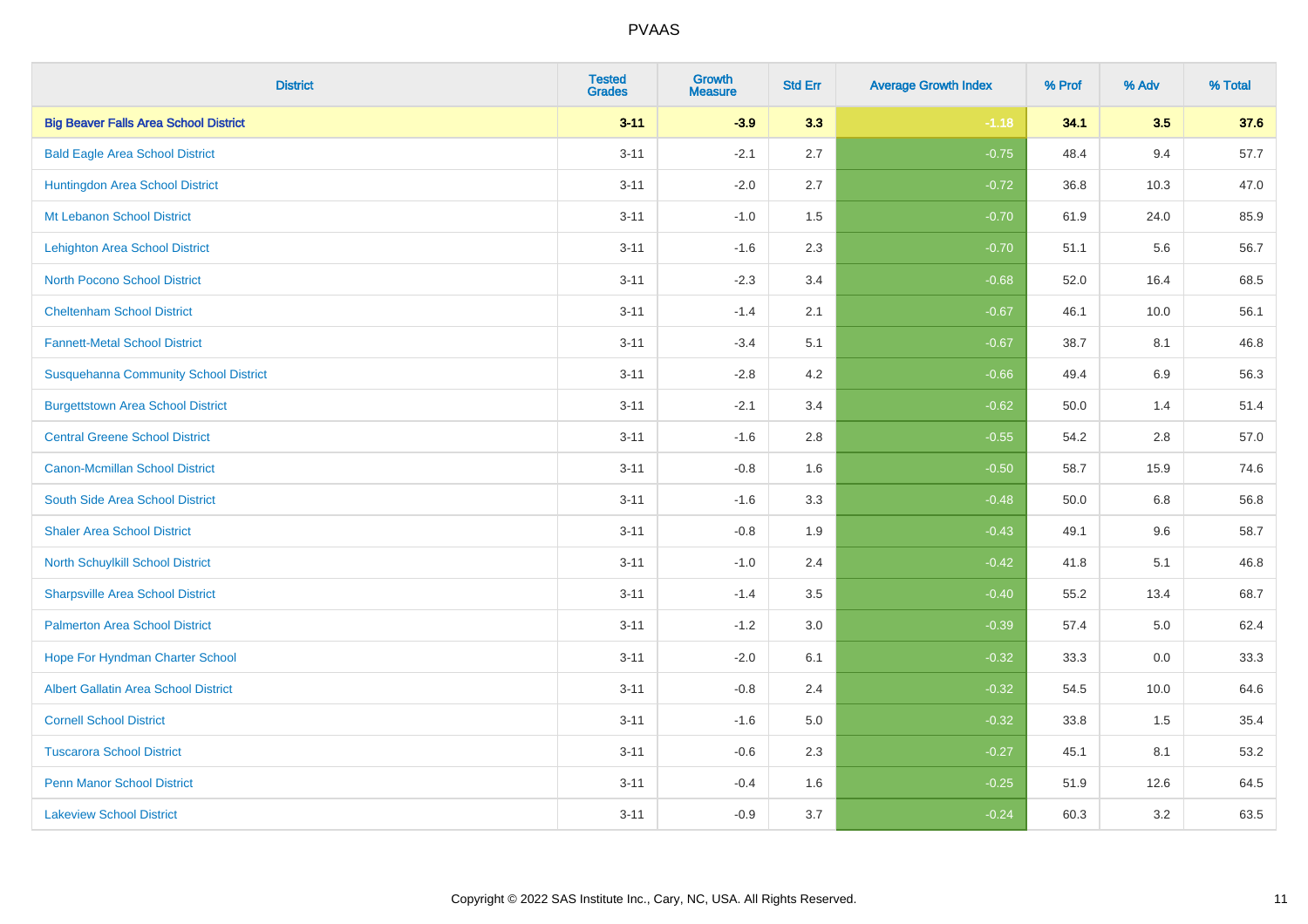| <b>District</b>                              | <b>Tested</b><br><b>Grades</b> | <b>Growth</b><br><b>Measure</b> | <b>Std Err</b> | <b>Average Growth Index</b> | % Prof | % Adv   | % Total |
|----------------------------------------------|--------------------------------|---------------------------------|----------------|-----------------------------|--------|---------|---------|
| <b>Big Beaver Falls Area School District</b> | $3 - 11$                       | $-3.9$                          | 3.3            | $-1.18$                     | 34.1   | 3.5     | 37.6    |
| <b>Girard School District</b>                | $3 - 11$                       | $-0.6$                          | 2.7            | $-0.22$                     | 53.9   | 15.6    | 69.6    |
| <b>Harrisburg City School District</b>       | $3 - 11$                       | $-0.4$                          | 2.1            | $-0.19$                     | 15.1   | 0.4     | 15.5    |
| <b>Mount Carmel Area School District</b>     | $3 - 11$                       | $-0.6$                          | 3.1            | $-0.18$                     | 45.3   | 2.1     | 47.4    |
| <b>Crestwood School District</b>             | $3 - 11$                       | $-0.4$                          | 2.4            | $-0.17$                     | 57.4   | 17.0    | 74.4    |
| Southern Lehigh School District              | $3 - 11$                       | $-0.4$                          | 2.3            | $-0.17$                     | 66.1   | 11.9    | 78.0    |
| <b>Bellefonte Area School District</b>       | $3 - 11$                       | $-0.4$                          | 2.2            | $-0.17$                     | 47.6   | 10.6    | 58.2    |
| <b>Otto-Eldred School District</b>           | $3 - 11$                       | $-0.7$                          | 4.2            | $-0.15$                     | 56.2   | 6.2     | 62.5    |
| <b>Oley Valley School District</b>           | $3 - 11$                       | $-0.4$                          | 2.8            | $-0.15$                     | 43.1   | 12.9    | 56.0    |
| <b>Central Fulton School District</b>        | $3 - 11$                       | $-0.5$                          | 3.5            | $-0.14$                     | 51.4   | 8.6     | 60.0    |
| <b>Blue Ridge School District</b>            | $3 - 11$                       | $-0.5$                          | 3.6            | $-0.12$                     | 44.6   | 3.1     | 47.7    |
| New Kensington-Arnold School District        | $3 - 11$                       | $-0.4$                          | 3.8            | $-0.10$                     | 40.7   | 3.7     | 44.4    |
| <b>Chester-Upland School District</b>        | $3 - 11$                       | $-0.3$                          | 2.7            | $-0.09$                     | 13.8   | $0.8\,$ | 14.6    |
| <b>Warren County School District</b>         | $3 - 11$                       | $-0.1$                          | 1.8            | $-0.06$                     | 37.2   | 5.3     | 42.6    |
| <b>Mercer Area School District</b>           | $3 - 11$                       | $-0.2$                          | 3.3            | $-0.06$                     | 56.0   | 8.0     | 64.0    |
| Penn Cambria School District                 | $3 - 11$                       | $-0.0$                          | 2.7            | $-0.01$                     | 61.5   | $7.7$   | 69.2    |
| <b>Susquenita School District</b>            | $3 - 11$                       | $-0.1$                          | 2.8            | $-0.01$                     | 47.7   | 10.1    | 57.8    |
| <b>Wilkes-Barre Area School District</b>     | $3 - 11$                       | 0.1                             | 3.2            | 0.02                        | 35.5   | 5.4     | 40.9    |
| East Stroudsburg Area School District        | $3 - 11$                       | 0.1                             | 1.6            | 0.05                        | 45.8   | 7.8     | 53.6    |
| <b>West Branch Area School District</b>      | $3 - 11$                       | 0.2                             | 3.8            | 0.05                        | 47.2   | 1.9     | 49.1    |
| <b>Hempfield School District</b>             | $3 - 11$                       | 0.1                             | 1.4            | 0.08                        | 58.2   | 9.9     | 68.2    |
| Insight PA Cyber Charter School              | $3 - 11$                       | 0.7                             | 5.7            | 0.12                        | 50.0   | 4.8     | 54.8    |
| <b>Danville Area School District</b>         | $3 - 11$                       | 0.4                             | 2.6            | 0.15                        | 57.4   | 18.4    | 75.7    |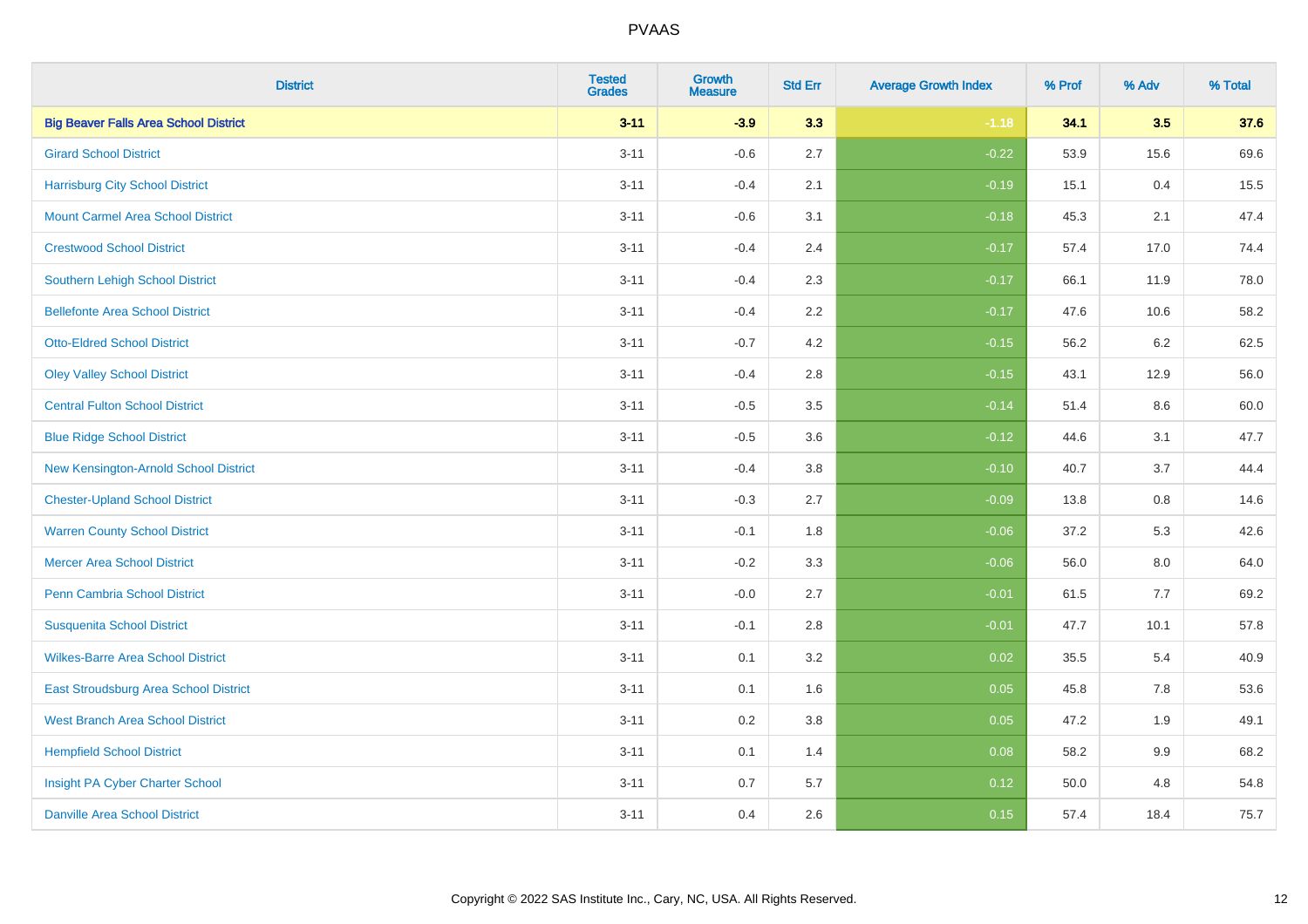| <b>District</b>                               | <b>Tested</b><br><b>Grades</b> | Growth<br>Measure | <b>Std Err</b> | <b>Average Growth Index</b> | % Prof | % Adv   | % Total |
|-----------------------------------------------|--------------------------------|-------------------|----------------|-----------------------------|--------|---------|---------|
| <b>Big Beaver Falls Area School District</b>  | $3 - 11$                       | $-3.9$            | 3.3            | $-1.18$                     | 34.1   | 3.5     | 37.6    |
| Northern Lebanon School District              | $3 - 11$                       | 0.4               | 2.5            | 0.15                        | 28.0   | 3.0     | 31.0    |
| <b>Brockway Area School District</b>          | $3 - 11$                       | 0.6               | 3.6            | 0.16                        | 49.2   | 7.7     | 56.9    |
| <b>Jersey Shore Area School District</b>      | $3 - 11$                       | 0.5               | 2.6            | 0.21                        | 47.1   | 9.2     | 56.2    |
| <b>Greenville Area School District</b>        | $3 - 11$                       | 0.7               | 2.9            | 0.26                        | 53.4   | 6.9     | 60.3    |
| <b>Greater Latrobe School District</b>        | $3 - 11$                       | 0.6               | 1.9            | 0.31                        | 55.5   | 14.1    | 69.5    |
| Lehigh Valley Academy Regional Charter School | $3 - 11$                       | 0.7               | 2.3            | 0.32                        | 46.3   | $5.0\,$ | 51.4    |
| <b>Lower Dauphin School District</b>          | $3 - 11$                       | 0.6               | 1.9            | 0.33                        | 49.2   | 12.6    | 61.8    |
| <b>Lakeland School District</b>               | $3 - 11$                       | 1.1               | 2.8            | 0.38                        | 48.6   | 3.7     | 52.3    |
| <b>Gateway School District</b>                | $3 - 11$                       | $0.8\,$           | 2.2            | 0.38                        | 52.1   | 13.8    | 65.9    |
| <b>South Eastern School District</b>          | $3 - 11$                       | 0.9               | 2.4            | 0.39                        | 54.8   | 6.6     | 61.4    |
| <b>Galeton Area School District</b>           | $3 - 11$                       | 2.2               | 5.3            | 0.42                        | 41.3   | 4.4     | 45.6    |
| <b>Union Area School District</b>             | $3 - 11$                       | 1.9               | 4.3            | 0.44                        | 61.5   | 0.0     | 61.5    |
| <b>Upper Adams School District</b>            | $3 - 11$                       | 1.3               | 2.9            | 0.47                        | 55.2   | 8.6     | 63.8    |
| <b>Hanover Area School District</b>           | $3 - 11$                       | 2.2               | 4.6            | 0.48                        | 42.9   | 5.7     | 48.6    |
| <b>Schuylkill Valley School District</b>      | $3 - 11$                       | 1.4               | 2.5            | 0.56                        | 55.1   | 10.2    | 65.3    |
| <b>Forbes Road School District</b>            | $3 - 11$                       | 2.8               | 5.1            | 0.56                        | 41.4   | 10.3    | 51.7    |
| <b>Commodore Perry School District</b>        | $3 - 11$                       | 3.2               | 5.5            | 0.58                        | 58.3   | 0.0     | 58.3    |
| <b>Laurel School District</b>                 | $3 - 11$                       | 1.8               | 3.1            | 0.59                        | 70.1   | 2.3     | 72.4    |
| <b>United School District</b>                 | $3 - 11$                       | 2.1               | 3.4            | 0.63                        | 60.3   | 6.6     | 66.9    |
| <b>Athens Area School District</b>            | $3 - 11$                       | 1.6               | 2.5            | 0.64                        | 46.9   | 7.6     | 54.5    |
| <b>Marple Newtown School District</b>         | $3 - 11$                       | 2.0               | 2.4            | 0.81                        | 57.6   | 12.8    | 70.4    |
| <b>Mcguffey School District</b>               | $3 - 11$                       | 2.1               | 2.6            | 0.81                        | 57.7   | 3.1     | 60.8    |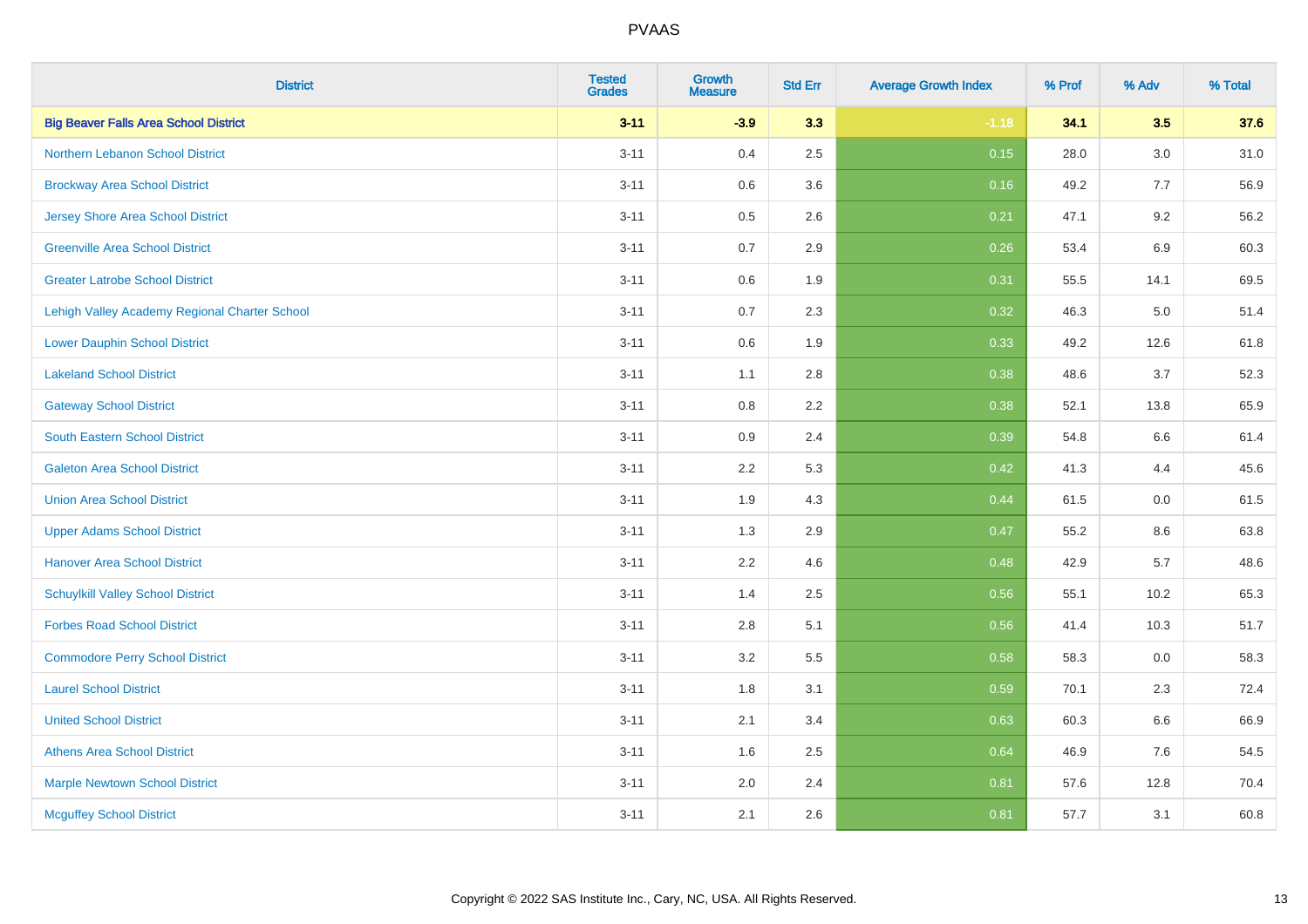| <b>District</b>                                | <b>Tested</b><br><b>Grades</b> | Growth<br><b>Measure</b> | <b>Std Err</b> | <b>Average Growth Index</b> | % Prof | % Adv | % Total |
|------------------------------------------------|--------------------------------|--------------------------|----------------|-----------------------------|--------|-------|---------|
| <b>Big Beaver Falls Area School District</b>   | $3 - 11$                       | $-3.9$                   | 3.3            | $-1.18$                     | 34.1   | 3.5   | 37.6    |
| West Jefferson Hills School District           | $3 - 11$                       | 1.8                      | 2.1            | 0.88                        | 55.7   | 20.8  | 76.4    |
| South Fayette Township School District         | $3 - 11$                       | 1.7                      | 2.0            | 0.88                        | 61.0   | 26.5  | 87.6    |
| <b>Bedford Area School District</b>            | $3 - 11$                       | 2.5                      | 2.6            | 0.93                        | 48.5   | 10.0  | 58.5    |
| Northwestern Lehigh School District            | $3 - 11$                       | 2.2                      | 2.3            | 0.93                        | 53.3   | 9.7   | 63.0    |
| <b>Keystone School District</b>                | $3 - 11$                       | 3.1                      | 3.3            | 0.94                        | 50.6   | 6.5   | 57.1    |
| <b>Baldwin-Whitehall School District</b>       | $3 - 11$                       | 1.8                      | 1.9            | 0.94                        | 58.6   | 8.6   | 67.1    |
| <b>Clairton City School District</b>           | $3 - 11$                       | 3.5                      | 3.7            | 0.95                        | 13.4   | 0.0   | 13.4    |
| <b>Lower Moreland Township School District</b> | $3 - 11$                       | 2.0                      | 2.2            | 0.95                        | 62.8   | 17.0  | 79.8    |
| <b>Berlin Brothersvalley School District</b>   | $3 - 11$                       | 4.0                      | 4.2            | 0.96                        | 48.8   | 14.0  | 62.8    |
| <b>Hopewell Area School District</b>           | $3 - 11$                       | 2.6                      | 2.7            | 0.97                        | 58.4   | 4.0   | 62.4    |
| <b>Bensalem Township School District</b>       | $3 - 11$                       | 1.6                      | 1.6            | 0.98                        | 38.8   | 8.3   | 47.1    |
| <b>Tunkhannock Area School District</b>        | $3 - 11$                       | 2.3                      | 2.2            | 1.01                        | 44.9   | 9.6   | 54.6    |
| <b>Manheim Central School District</b>         | $3 - 11$                       | 2.1                      | 2.1            | 1.01                        | 53.2   | 11.6  | 64.8    |
| <b>Franklin Regional School District</b>       | $3 - 11$                       | 2.0                      | 1.9            | 1.02                        | 66.7   | 15.5  | 82.1    |
| <b>Williamsport Area School District</b>       | $3 - 11$                       | 1.9                      | 1.8            | 1.04                        | 44.1   | 12.8  | 56.9    |
| <b>General Mclane School District</b>          | $3 - 11$                       | 3.1                      | 2.9            | 1.07                        | 62.3   | 4.9   | 67.2    |
| Meyersdale Area School District                | $3 - 11$                       | 4.2                      | 4.0            | 1.07                        | 43.1   | 6.9   | 50.0    |
| Leechburg Area School District                 | $3 - 11$                       | 4.4                      | 4.0            | 1.09                        | 47.8   | 19.6  | 67.4    |
| Morrisville Borough School District            | $3 - 11$                       | 4.8                      | 4.3            | $1.10$                      | 30.2   | 2.3   | 32.6    |
| <b>Tidioute Community Charter School</b>       | $3 - 11$                       | 5.7                      | 5.1            | 1.11                        | 34.4   | 21.9  | 56.2    |
| <b>Esperanza Cyber Charter School</b>          | $3 - 11$                       | 7.1                      | 6.1            | 1.16                        | 9.1    | 0.0   | 9.1     |
| <b>Central Cambria School District</b>         | $3 - 11$                       | 3.0                      | 2.5            | 1.17                        | 56.2   | 9.7   | 66.0    |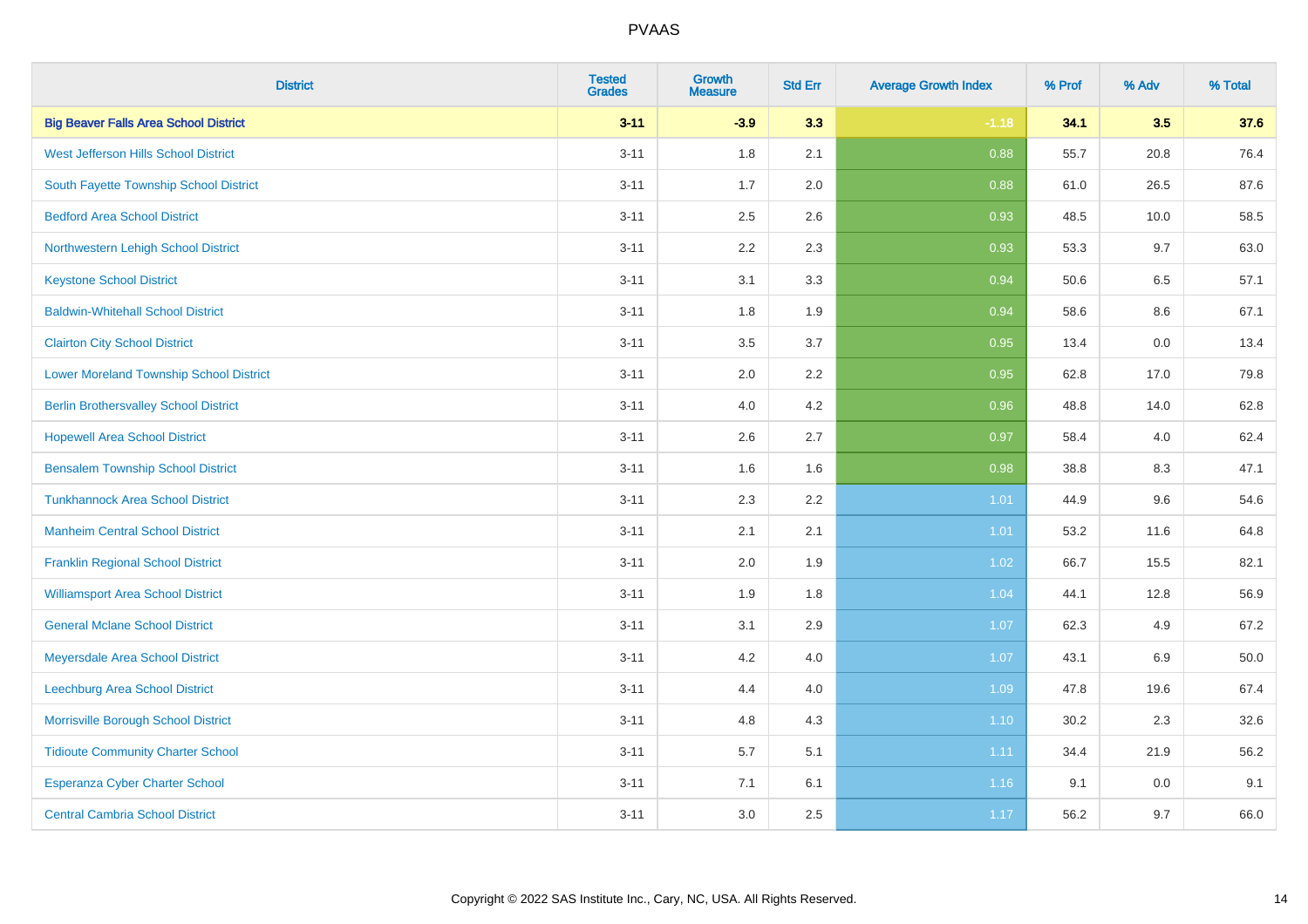| <b>District</b>                              | <b>Tested</b><br><b>Grades</b> | Growth<br><b>Measure</b> | <b>Std Err</b> | <b>Average Growth Index</b> | % Prof | % Adv   | % Total |
|----------------------------------------------|--------------------------------|--------------------------|----------------|-----------------------------|--------|---------|---------|
| <b>Big Beaver Falls Area School District</b> | $3 - 11$                       | $-3.9$                   | 3.3            | $-1.18$                     | 34.1   | 3.5     | 37.6    |
| <b>Port Allegany School District</b>         | $3 - 11$                       | 4.4                      | 3.6            | 1.21                        | 28.1   | 9.4     | 37.5    |
| <b>Halifax Area School District</b>          | $3 - 11$                       | 4.7                      | 3.9            | 1.22                        | 61.5   | 9.6     | 71.2    |
| <b>Line Mountain School District</b>         | $3 - 11$                       | 4.1                      | $3.2\,$        | 1.27                        | 52.9   | $9.2\,$ | 62.1    |
| <b>Fairview School District</b>              | $3 - 11$                       | 3.4                      | 2.6            | 1.32                        | 57.2   | 17.6    | 74.8    |
| <b>Spring Cove School District</b>           | $3 - 11$                       | 3.4                      | 2.5            | 1.33                        | 47.8   | 12.7    | 60.4    |
| <b>Ligonier Valley School District</b>       | $3 - 11$                       | 4.2                      | 3.1            | 1.34                        | 59.1   | 10.3    | 69.5    |
| <b>Pottsgrove School District</b>            | $3 - 11$                       | 2.8                      | 2.0            | 1.35                        | 44.0   | 10.0    | 53.9    |
| <b>Methacton School District</b>             | $3 - 11$                       | 2.5                      | 1.7            | 1.43                        | 62.5   | 16.4    | 79.0    |
| <b>Towanda Area School District</b>          | $3 - 11$                       | 4.0                      | $2.8\,$        | 1.44                        | 39.4   | 6.6     | 46.0    |
| <b>Punxsutawney Area School District</b>     | $3 - 11$                       | 4.2                      | 2.9            | 1.45                        | 55.0   | 5.5     | 60.6    |
| <b>Everett Area School District</b>          | $3 - 11$                       | 5.0                      | 3.4            | 1.47                        | 60.5   | 1.3     | 61.8    |
| <b>New Brighton Area School District</b>     | $3 - 11$                       | 4.6                      | 3.1            | 1.47                        | 60.9   | 5.8     | 66.7    |
| <b>Burrell School District</b>               | $3 - 11$                       | 4.5                      | 3.1            | 1.48                        | 58.5   | 13.8    | 72.3    |
| <b>Warrior Run School District</b>           | $3 - 11$                       | 4.6                      | $3.0\,$        | 1.51                        | 40.9   | 8.1     | 49.0    |
| <b>Armstrong School District</b>             | $3 - 11$                       | 2.6                      | 1.7            | 1.53                        | 51.5   | 6.1     | 57.6    |
| <b>Pleasant Valley School District</b>       | $3 - 11$                       | 3.1                      | 2.0            | 1.57                        | 57.2   | 5.5     | 62.8    |
| Millersburg Area School District             | $3 - 11$                       | 6.2                      | 3.8            | 1.63                        | 51.8   | 7.4     | 59.3    |
| <b>Conrad Weiser Area School District</b>    | $3 - 11$                       | 3.6                      | 2.2            | 1.63                        | 52.1   | 2.1     | 54.2    |
| <b>Central Bucks School District</b>         | $3 - 11$                       | 1.6                      | 0.9            | 1.66                        | 63.0   | 16.8    | 79.8    |
| <b>Reach Cyber Charter School</b>            | $3 - 11$                       | 8.1                      | 4.7            | 1.72                        | 42.4   | 4.6     | 47.0    |
| <b>Northgate School District</b>             | $3 - 11$                       | 6.3                      | 3.6            | 1.73                        | 53.3   | 16.7    | 70.0    |
| <b>Bentworth School District</b>             | $3 - 11$                       | 5.7                      | 3.2            | 1.75                        | 44.2   | 19.5    | 63.6    |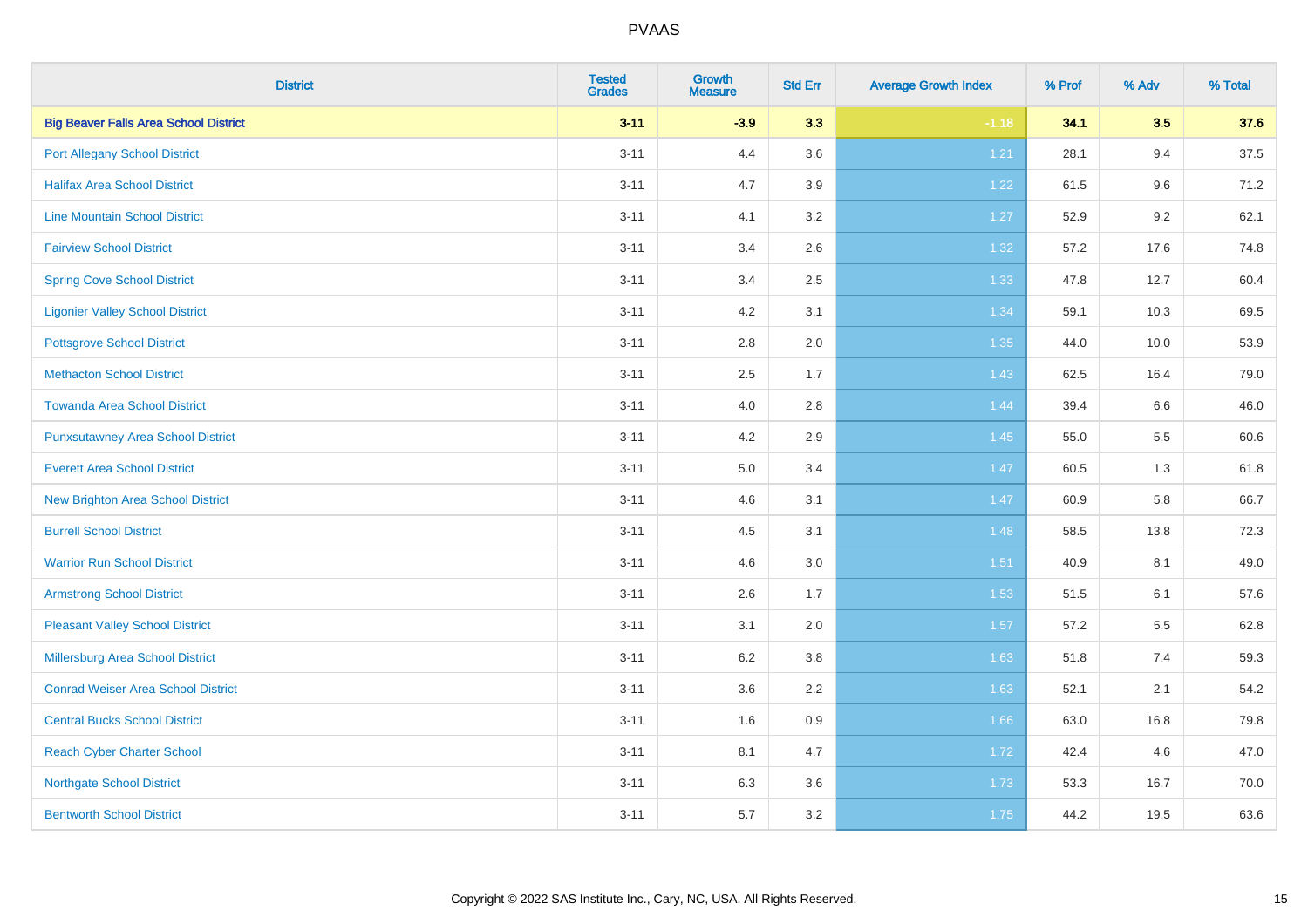| <b>District</b>                                  | <b>Tested</b><br><b>Grades</b> | <b>Growth</b><br><b>Measure</b> | <b>Std Err</b> | <b>Average Growth Index</b> | % Prof | % Adv   | % Total |
|--------------------------------------------------|--------------------------------|---------------------------------|----------------|-----------------------------|--------|---------|---------|
| <b>Big Beaver Falls Area School District</b>     | $3 - 11$                       | $-3.9$                          | 3.3            | $-1.18$                     | 34.1   | 3.5     | 37.6    |
| <b>Salisbury Township School District</b>        | $3 - 11$                       | 6.3                             | 3.6            | $1.77$                      | 46.2   | 6.6     | 52.8    |
| <b>York Academy Regional Charter School</b>      | $3 - 11$                       | 9.0                             | 5.0            | 1.79                        | 55.2   | 0.0     | 55.2    |
| <b>Laurel Highlands School District</b>          | $3 - 11$                       | 4.3                             | 2.4            | 1.81                        | 44.9   | 9.6     | 54.5    |
| <b>Hanover Public School District</b>            | $3 - 11$                       | 5.2                             | 2.8            | 1.83                        | 52.2   | 14.4    | 66.7    |
| <b>Blacklick Valley School District</b>          | $3 - 11$                       | 8.0                             | 4.3            | 1.85                        | 34.1   | $0.0\,$ | 34.1    |
| <b>Uniontown Area School District</b>            | $3 - 11$                       | $6.0\,$                         | 3.2            | 1.87                        | 62.4   | 5.9     | 68.2    |
| <b>Sharon City School District</b>               | $3 - 11$                       | 4.9                             | 2.6            | 1.87                        | 48.2   | 5.3     | 53.4    |
| <b>Steel Valley School District</b>              | $3 - 11$                       | 6.5                             | 3.4            | 1.89                        | 50.7   | 5.6     | 56.3    |
| <b>Western Wayne School District</b>             | $3 - 11$                       | 5.6                             | 2.9            | 1.93                        | 41.3   | 17.4    | 58.7    |
| <b>Blackhawk School District</b>                 | $3 - 11$                       | 4.7                             | 2.3            | 2.01                        | 55.8   | 8.8     | 64.6    |
| <b>Millcreek Township School District</b>        | $3 - 11$                       | 3.1                             | 1.5            | 2.06                        | 55.6   | 14.2    | 69.7    |
| <b>Coudersport Area School District</b>          | $3 - 11$                       | 7.7                             | 3.7            | 2.06                        | 55.7   | 8.2     | 63.9    |
| <b>Keystone Oaks School District</b>             | $3 - 11$                       | $5.5\,$                         | 2.6            | 2.07                        | 53.2   | 12.1    | 65.4    |
| Community Academy Of Philadelphia Charter School | $3 - 11$                       | 5.8                             | 2.7            | 2.12                        | 26.7   | 0.9     | 27.6    |
| Pennsylvania Leadership Charter School           | $3 - 11$                       | 4.6                             | 2.2            | 2.13                        | 55.4   | 11.2    | 66.7    |
| <b>Allegheny Valley School District</b>          | $3 - 11$                       | 8.5                             | 3.9            | 2.17                        | 53.1   | 12.2    | 65.3    |
| <b>Carlynton School District</b>                 | $3 - 11$                       | 7.3                             | 3.3            | 2.22                        | 41.0   | 10.5    | 51.6    |
| <b>Agora Cyber Charter School</b>                | $3 - 11$                       | 5.8                             | 2.6            | 2.28                        | 42.8   | 6.6     | 49.4    |
| <b>Wilson Area School District</b>               | $3 - 11$                       | 6.0                             | 2.6            | 2.30                        | 48.7   | 8.5     | 57.2    |
| <b>Brookville Area School District</b>           | $3 - 11$                       | 6.9                             | 3.0            | 2.30                        | 55.2   | 15.6    | 70.8    |
| <b>Richland School District</b>                  | $3 - 11$                       | 6.7                             | 2.9            | 2.33                        | 62.2   | 19.2    | 81.4    |
| <b>Governor Mifflin School District</b>          | $3 - 11$                       | 4.1                             | 1.8            | 2.33                        | 42.5   | 7.2     | 49.7    |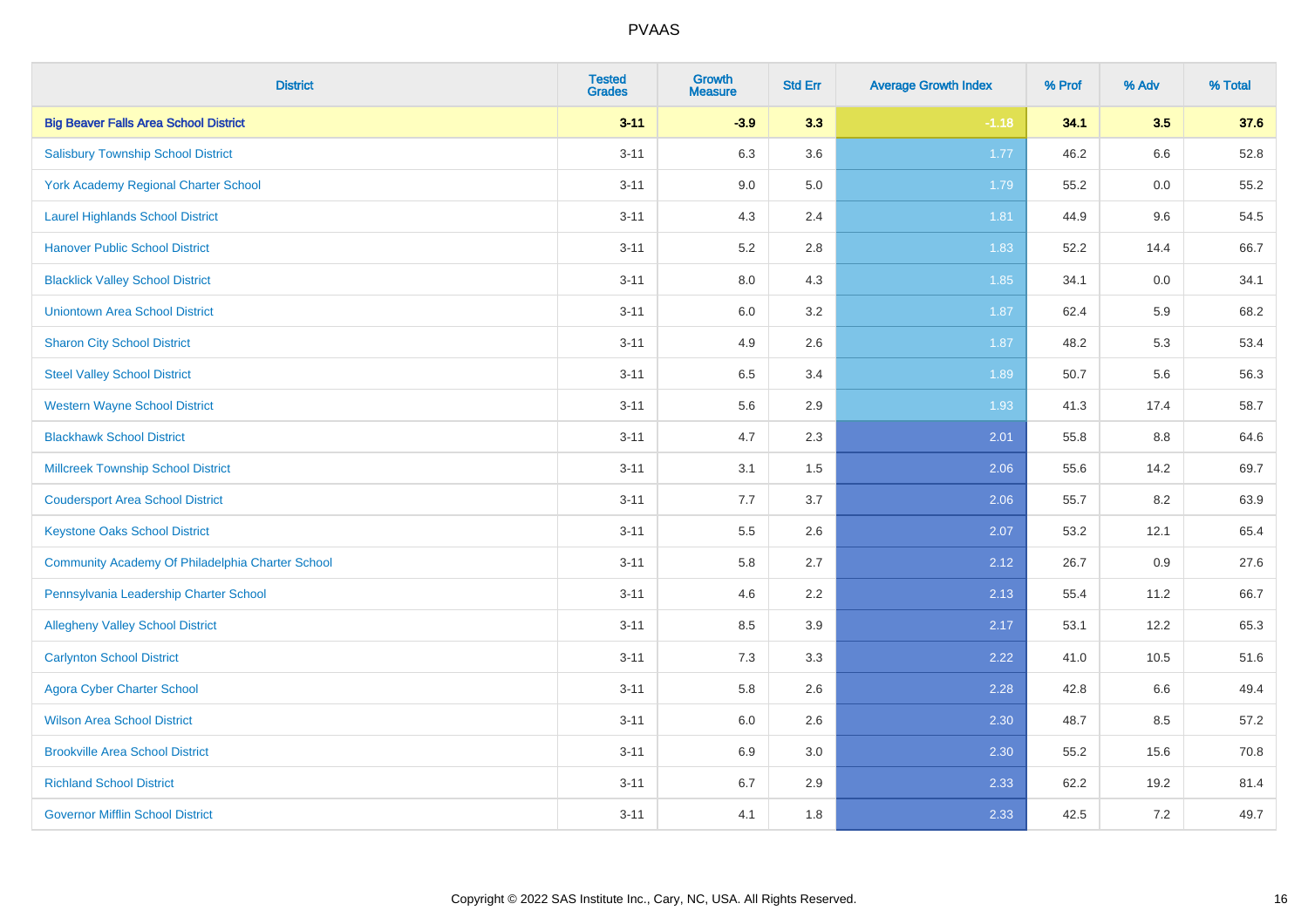| <b>District</b>                              | <b>Tested</b><br><b>Grades</b> | <b>Growth</b><br><b>Measure</b> | <b>Std Err</b> | <b>Average Growth Index</b> | % Prof | % Adv   | % Total |
|----------------------------------------------|--------------------------------|---------------------------------|----------------|-----------------------------|--------|---------|---------|
| <b>Big Beaver Falls Area School District</b> | $3 - 11$                       | $-3.9$                          | 3.3            | $-1.18$                     | 34.1   | 3.5     | 37.6    |
| <b>Franklin Area School District</b>         | $3 - 11$                       | 6.6                             | 2.8            | 2.34                        | 48.2   | $4.5\,$ | 52.7    |
| <b>Hampton Township School District</b>      | $3 - 11$                       | 5.1                             | 2.2            | 2.35                        | 54.0   | 28.2    | 82.2    |
| <b>New Foundations Charter School</b>        | $3 - 11$                       | 5.4                             | 2.2            | 2.41                        | 47.2   | 2.5     | 49.8    |
| <b>Wattsburg Area School District</b>        | $3 - 11$                       | 6.5                             | 2.7            | 2.43                        | 42.7   | 7.6     | 50.3    |
| <b>Belle Vernon Area School District</b>     | $3 - 11$                       | 6.5                             | 2.6            | 2.44                        | 55.6   | 11.1    | 66.7    |
| Wilmington Area School District              | $3 - 11$                       | 7.5                             | 3.0            | 2.48                        | 55.1   | 5.1     | 60.2    |
| <b>Shenandoah Valley School District</b>     | $3 - 11$                       | 9.7                             | 3.9            | 2.49                        | 28.3   | 5.0     | 33.3    |
| Northampton Area School District             | $3 - 11$                       | 4.0                             | 1.6            | 2.51                        | 52.3   | 10.8    | 63.1    |
| <b>Clarion Area School District</b>          | $3 - 11$                       | 10.3                            | 4.1            | 2.51                        | 45.4   | 14.6    | 60.0    |
| Renaissance Academy Charter School           | $3 - 11$                       | 8.3                             | 3.3            | 2.54                        | 45.6   | 22.8    | 68.4    |
| New Hope-Solebury School District            | $3 - 11$                       | 7.5                             | 2.9            | 2.57                        | 68.2   | 22.7    | 90.9    |
| <b>Penncrest School District</b>             | $3 - 11$                       | 5.7                             | 2.2            | 2.57                        | 47.2   | 7.1     | 54.3    |
| <b>Kennett Consolidated School District</b>  | $3 - 11$                       | 4.8                             | 1.8            | 2.61                        | 52.5   | 10.7    | 63.2    |
| <b>Spring Grove Area School District</b>     | $3 - 11$                       | 5.6                             | 2.1            | 2.68                        | 55.1   | 15.0    | 70.1    |
| <b>Homer-Center School District</b>          | $3 - 11$                       | 9.7                             | 3.6            | 2.70                        | 45.1   | 17.2    | 62.3    |
| <b>Warwick School District</b>               | $3 - 11$                       | 5.2                             | 1.9            | 2.76                        | 46.4   | 17.0    | 63.3    |
| <b>Peters Township School District</b>       | $3 - 11$                       | 5.0                             | 1.8            | 2.76                        | 59.8   | 26.1    | 85.9    |
| <b>Jenkintown School District</b>            | $3 - 11$                       | 12.5                            | 4.4            | 2.84                        | 54.6   | 29.6    | 84.1    |
| <b>Stroudsburg Area School District</b>      | $3 - 11$                       | 5.5                             | 1.9            | 2.88                        | 48.1   | 4.2     | 52.3    |
| <b>Hollidaysburg Area School District</b>    | $3 - 11$                       | 6.0                             | 2.1            | 2.88                        | 57.1   | 12.3    | 69.4    |
| Palmyra Area School District                 | $3 - 11$                       | 5.6                             | 1.9            | 2.96                        | 56.4   | 15.6    | 72.0    |
| Montgomery Area School District              | $3 - 11$                       | 10.7                            | 3.6            | 2.96                        | 48.7   | 12.4    | 61.1    |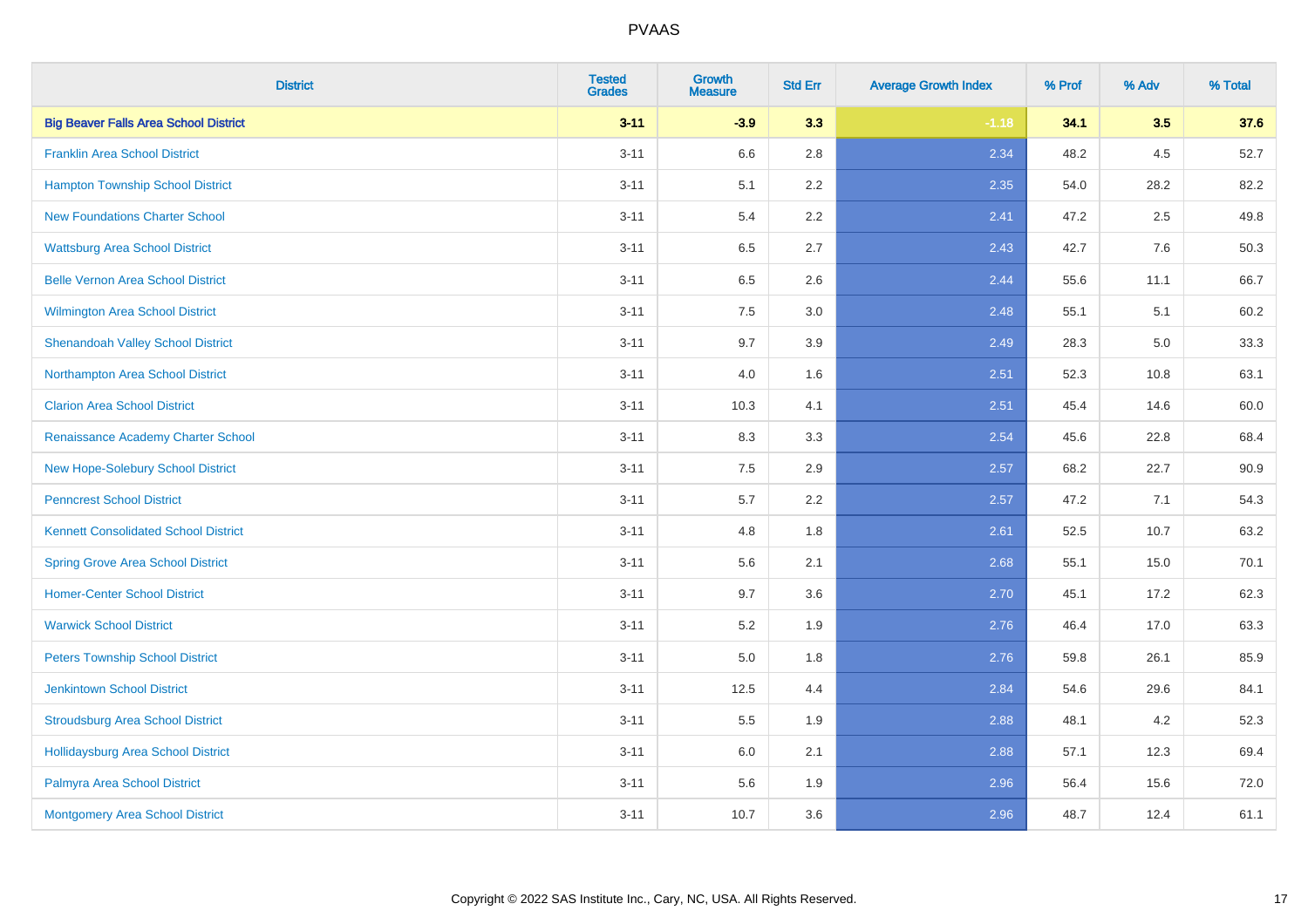| <b>District</b>                                | <b>Tested</b><br><b>Grades</b> | <b>Growth</b><br><b>Measure</b> | <b>Std Err</b> | <b>Average Growth Index</b> | % Prof | % Adv   | % Total |
|------------------------------------------------|--------------------------------|---------------------------------|----------------|-----------------------------|--------|---------|---------|
| <b>Big Beaver Falls Area School District</b>   | $3 - 11$                       | $-3.9$                          | 3.3            | $-1.18$                     | 34.1   | 3.5     | 37.6    |
| <b>Neshaminy School District</b>               | $3 - 11$                       | 4.0                             | 1.3            | 3.02                        | 58.7   | $9.5\,$ | 68.2    |
| Northeastern York School District              | $3 - 11$                       | 5.9                             | 2.0            | 3.03                        | 51.1   | 16.6    | 67.6    |
| <b>Northern Cambria School District</b>        | $3 - 11$                       | 10.0                            | 3.3            | 3.04                        | 47.4   | 5.1     | 52.6    |
| Saint Marys Area School District               | $3 - 11$                       | 7.8                             | 2.6            | 3.04                        | 57.0   | 8.2     | 65.2    |
| <b>Connellsville Area School District</b>      | $3 - 11$                       | 6.1                             | 2.0            | 3.05                        | 45.4   | 7.8     | 53.2    |
| <b>Ephrata Area School District</b>            | $3 - 11$                       | 5.6                             | 1.8            | 3.12                        | 54.7   | 9.5     | 64.2    |
| <b>Avon Grove Charter School</b>               | $3 - 11$                       | 9.0                             | 2.9            | 3.13                        | 58.8   | 16.7    | 75.5    |
| <b>Bethel Park School District</b>             | $3 - 11$                       | 5.6                             | 1.8            | 3.18                        | 65.3   | 18.6    | 83.9    |
| <b>Jamestown Area School District</b>          | $3 - 11$                       | 13.5                            | 4.2            | 3.19                        | 64.4   | 13.3    | 77.8    |
| <b>Sayre Area School District</b>              | $3 - 11$                       | 11.2                            | 3.5            | 3.20                        | 52.2   | 7.5     | 59.7    |
| <b>Wayne Highlands School District</b>         | $3 - 11$                       | 7.8                             | 2.4            | 3.23                        | 52.3   | 13.1    | 65.4    |
| <b>East Penn School District</b>               | $3 - 11$                       | 4.1                             | 1.3            | 3.27                        | 55.8   | 11.5    | 67.3    |
| <b>Mechanicsburg Area School District</b>      | $3 - 11$                       | 5.9                             | 1.8            | 3.29                        | 57.2   | 13.7    | 70.9    |
| <b>Central Dauphin School District</b>         | $3 - 11$                       | 4.4                             | 1.3            | 3.32                        | 53.3   | 7.4     | 60.7    |
| <b>Mastery Charter School - Hardy Williams</b> | $3 - 11$                       | 11.4                            | 3.4            | 3.33                        | 44.3   | 5.7     | 50.0    |
| Pennsylvania Virtual Charter School            | $3 - 11$                       | 11.8                            | 3.5            | 3.37                        | 56.5   | 11.1    | 67.6    |
| <b>School Lane Charter School</b>              | $3 - 11$                       | 12.4                            | 3.6            | 3.43                        | 59.1   | 9.8     | 68.9    |
| <b>Whitehall-Coplay School District</b>        | $3 - 11$                       | 6.1                             | 1.8            | 3.45                        | 49.3   | 7.4     | 56.6    |
| <b>Hamburg Area School District</b>            | $3 - 11$                       | 8.9                             | 2.5            | 3.63                        | 43.5   | 8.2     | 51.7    |
| <b>Eastern York School District</b>            | $3 - 11$                       | 9.6                             | 2.6            | 3.71                        | 56.3   | 12.6    | 68.9    |
| <b>Midd-West School District</b>               | $3 - 11$                       | 10.3                            | 2.7            | 3.80                        | 58.0   | 13.4    | 71.4    |
| <b>Octorara Area School District</b>           | $3 - 11$                       | 9.1                             | 2.4            | 3.82                        | 52.1   | 8.5     | 60.6    |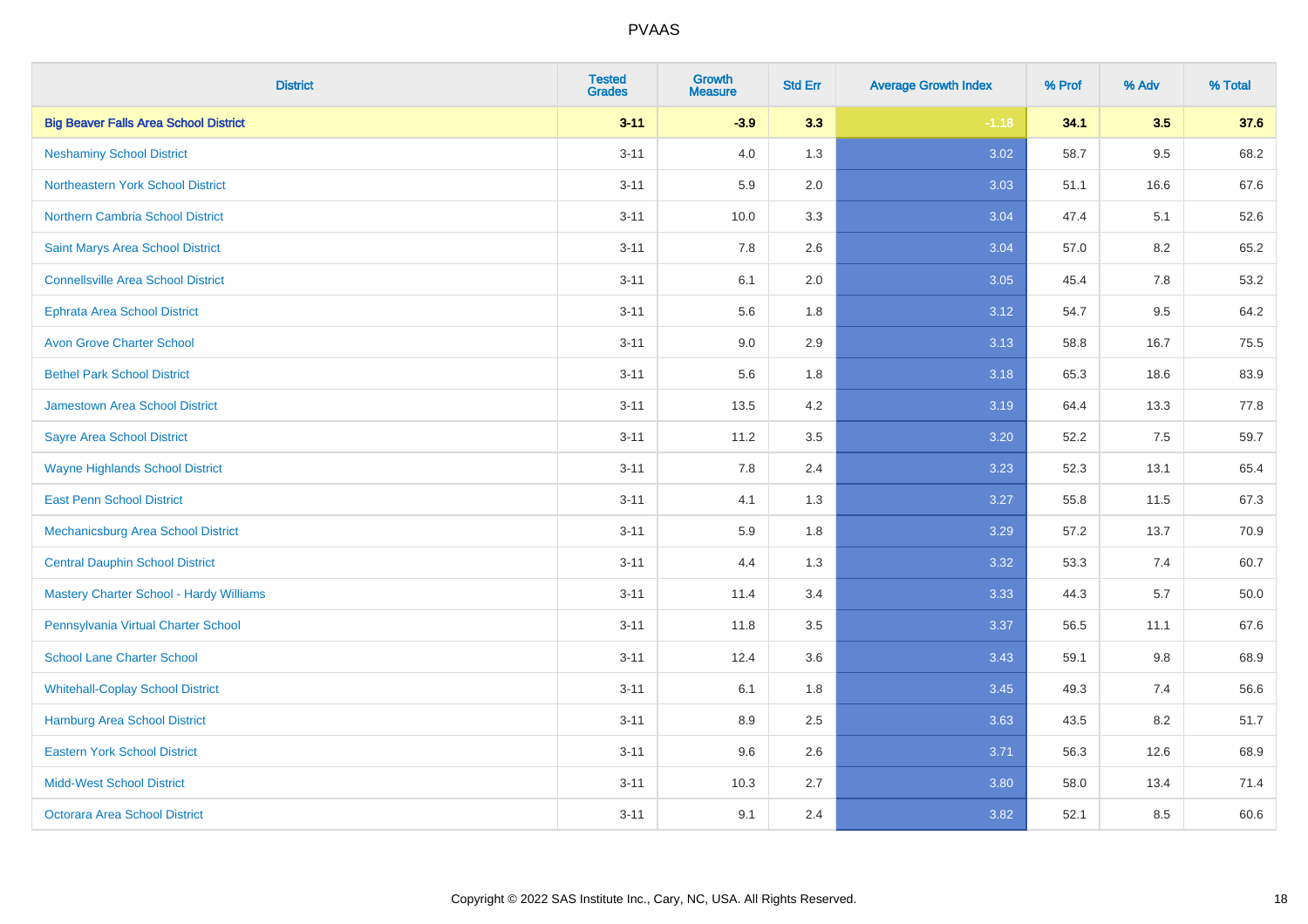| <b>District</b>                               | <b>Tested</b><br><b>Grades</b> | <b>Growth</b><br><b>Measure</b> | <b>Std Err</b> | <b>Average Growth Index</b> | % Prof | % Adv | % Total |
|-----------------------------------------------|--------------------------------|---------------------------------|----------------|-----------------------------|--------|-------|---------|
| <b>Big Beaver Falls Area School District</b>  | $3 - 11$                       | $-3.9$                          | 3.3            | $-1.18$                     | 34.1   | 3.5   | 37.6    |
| <b>Eastern Lebanon County School District</b> | $3 - 11$                       | 8.6                             | $2.2\,$        | 3.84                        | 48.8   | 11.4  | 60.3    |
| Lake-Lehman School District                   | $3 - 11$                       | 10.8                            | 2.7            | 3.93                        | 55.3   | 7.9   | 63.2    |
| <b>Greenwood School District</b>              | $3 - 11$                       | 15.9                            | 3.9            | 4.11                        | 50.0   | 25.0  | 75.0    |
| <b>Moon Area School District</b>              | $3 - 11$                       | 8.2                             | 1.9            | 4.25                        | 58.7   | 18.5  | 77.2    |
| <b>Parkland School District</b>               | $3 - 11$                       | 5.3                             | 1.2            | 4.30                        | 58.0   | 22.3  | 80.4    |
| <b>Iroquois School District</b>               | $3 - 11$                       | 13.1                            | 3.0            | 4.35                        | 48.2   | 7.8   | 56.0    |
| <b>Spring-Ford Area School District</b>       | $3 - 11$                       | 6.0                             | 1.3            | 4.46                        | 60.8   | 16.5  | 77.4    |
| Northern Bedford County School District       | $3 - 11$                       | 16.5                            | 3.6            | 4.58                        | 51.7   | 20.0  | 71.7    |
| <b>Littlestown Area School District</b>       | $3 - 11$                       | 11.4                            | 2.5            | 4.62                        | 55.2   | 10.4  | 65.6    |
| <b>Conestoga Valley School District</b>       | $3 - 11$                       | 8.7                             | 1.8            | 4.69                        | 60.3   | 13.5  | 73.8    |
| <b>Derry Area School District</b>             | $3 - 11$                       | 13.2                            | 2.8            | 4.69                        | 60.0   | 12.5  | 72.5    |
| <b>Fort Leboeuf School District</b>           | $3 - 11$                       | 11.7                            | 2.5            | 4.73                        | 48.5   | 21.1  | 69.6    |
| <b>Shippensburg Area School District</b>      | $3 - 11$                       | 9.3                             | 1.9            | 4.84                        | 53.1   | 10.2  | 63.3    |
| <b>York Suburban School District</b>          | $3 - 11$                       | 10.1                            | 2.1            | 4.91                        | 53.5   | 27.8  | 81.3    |
| <b>West Perry School District</b>             | $3 - 11$                       | 12.5                            | 2.5            | 4.99                        | 56.6   | 8.4   | 65.0    |
| <b>Cornwall-Lebanon School District</b>       | $3 - 11$                       | 8.3                             | 1.6            | 5.08                        | 47.2   | 8.4   | 55.6    |
| <b>Cocalico School District</b>               | $3 - 11$                       | 10.6                            | 2.0            | 5.18                        | 50.8   | 14.1  | 64.8    |
| <b>Haverford Township School District</b>     | $3 - 11$                       | 8.0                             | 1.5            | 5.27                        | 53.0   | 25.5  | 78.6    |
| Fox Chapel Area School District               | $3 - 11$                       | 9.8                             | 1.8            | 5.36                        | 56.6   | 28.6  | 85.2    |
| <b>Mifflin County School District</b>         | $3 - 11$                       | 9.1                             | 1.7            | 5.49                        | 47.1   | 6.7   | 53.8    |
| <b>Unionville-Chadds Ford School District</b> | $3 - 11$                       | 17.1                            | 3.1            | 5.51                        | 68.1   | 13.2  | 81.3    |
| <b>Mountain View School District</b>          | $3 - 11$                       | 20.9                            | 3.5            | 5.91                        | 57.8   | 20.3  | 78.1    |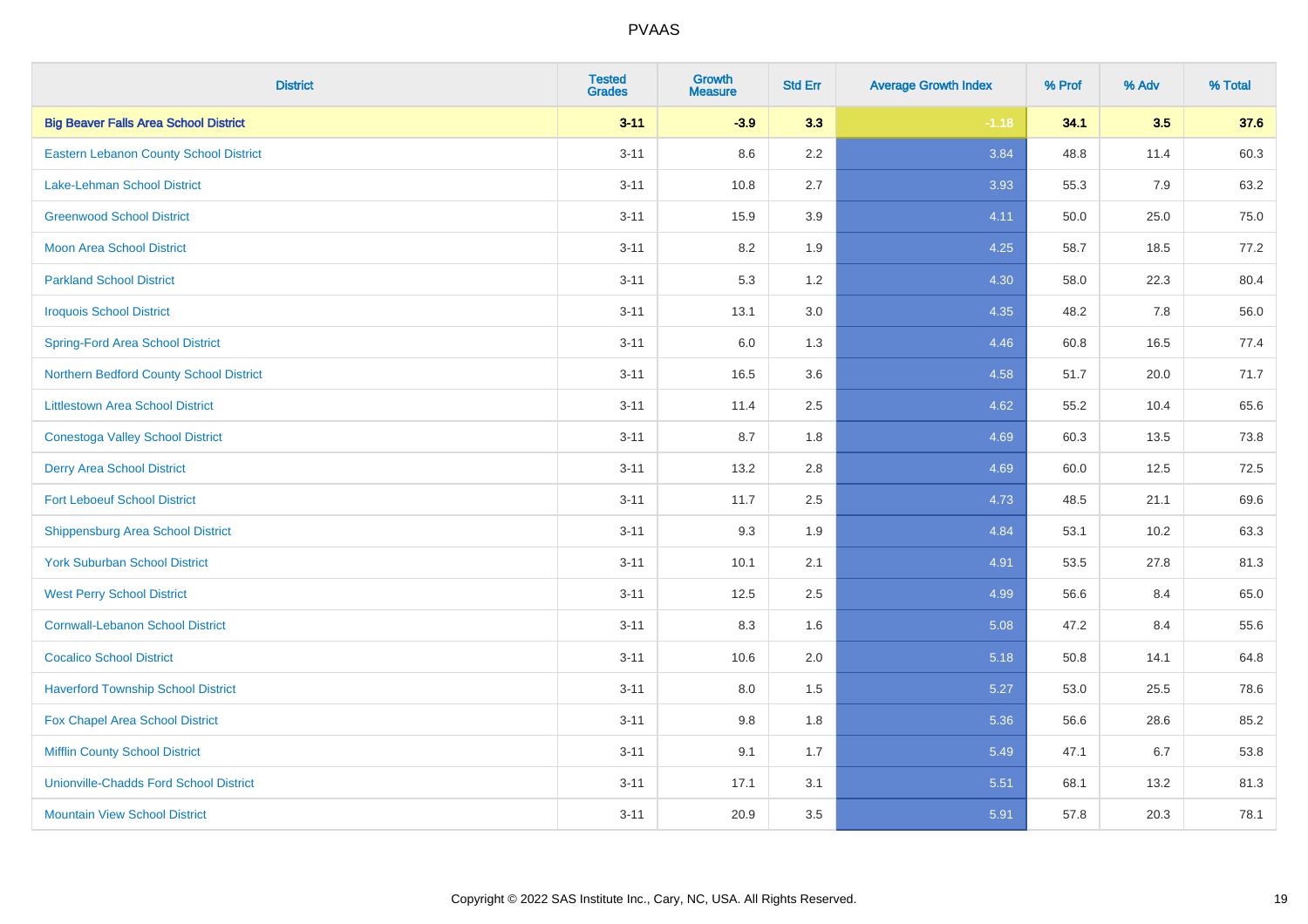| <b>District</b>                              | <b>Tested</b><br><b>Grades</b> | <b>Growth</b><br><b>Measure</b> | <b>Std Err</b> | <b>Average Growth Index</b> | % Prof | % Adv | % Total |
|----------------------------------------------|--------------------------------|---------------------------------|----------------|-----------------------------|--------|-------|---------|
| <b>Big Beaver Falls Area School District</b> | $3 - 11$                       | $-3.9$                          | 3.3            | $-1.18$                     | 34.1   | 3.5   | 37.6    |
| <b>Saucon Valley School District</b>         | $3 - 11$                       | 14.7                            | $2.5\,$        | 5.98                        | 48.7   | 20.2  | 69.0    |
| <b>Abington Heights School District</b>      | $3 - 11$                       | 13.5                            | 2.2            | 6.27                        | 58.3   | 16.2  | 74.5    |
| <b>Pine-Richland School District</b>         | $3 - 11$                       | 11.5                            | 1.8            | 6.31                        | 60.6   | 24.4  | 85.0    |
| <b>Deer Lakes School District</b>            | $3 - 11$                       | 17.0                            | 2.7            | 6.32                        | 61.5   | 16.4  | 77.9    |
| <b>Hazleton Area School District</b>         | $3 - 11$                       | 9.6                             | 1.4            | 6.77                        | 45.0   | 7.8   | 52.9    |
| Southern York County School District         | $3 - 11$                       | 14.2                            | 2.1            | 6.91                        | 55.1   | 18.1  | 73.1    |
| <b>Delaware Valley School District</b>       | $3 - 11$                       | 12.6                            | 1.8            | 6.93                        | 55.2   | 16.2  | 71.4    |
| <b>Reading School District</b>               | $3 - 11$                       | 10.1                            | 1.4            | 7.25                        | 24.7   | 2.4   | 27.2    |
| <b>Valley View School District</b>           | $3 - 11$                       | 18.1                            | 2.4            | 7.42                        | 53.7   | 14.7  | 68.4    |
| Pennsylvania Cyber Charter School            | $3 - 11$                       | 11.6                            | 1.5            | 7.54                        | 46.3   | 5.0   | 51.3    |
| <b>Upper Merion Area School District</b>     | $3 - 11$                       | 15.3                            | 2.0            | 7.62                        | 59.3   | 19.3  | 78.6    |
| <b>Council Rock School District</b>          | $3 - 11$                       | 8.9                             | 1.2            | 7.65                        | 62.8   | 16.6  | 79.4    |
| <b>Penn-Trafford School District</b>         | $3 - 11$                       | 13.4                            | 1.7            | 7.87                        | 62.3   | 21.9  | 84.2    |
| <b>Pennsbury School District</b>             | $3 - 11$                       | 11.7                            | 1.5            | 7.90                        | 60.1   | 21.3  | 81.3    |
| <b>Great Valley School District</b>          | $3 - 11$                       | 15.0                            | 1.9            | 7.98                        | 50.0   | 35.0  | 85.0    |
| Northern York County School District         | $3 - 11$                       | 15.6                            | 2.0            | 7.98                        | 57.4   | 11.5  | 68.8    |
| <b>Springfield School District</b>           | $3 - 11$                       | 13.8                            | 1.7            | 7.99                        | 60.9   | 21.5  | 82.4    |
| <b>Bethlehem Area School District</b>        | $3 - 11$                       | 9.3                             | 1.1            | 8.15                        | 44.7   | 12.0  | 56.7    |
| <b>Colonial School District</b>              | $3 - 11$                       | 14.0                            | 1.7            | 8.21                        | 60.2   | 19.6  | 79.8    |
| <b>Souderton Area School District</b>        | $3 - 11$                       | 12.4                            | 1.5            | 8.28                        | 61.7   | 15.2  | 76.9    |
| <b>North Penn School District</b>            | $3 - 11$                       | 9.1                             | 1.1            | 8.36                        | 55.8   | 17.0  | 72.8    |
| <b>Dallastown Area School District</b>       | $3 - 11$                       | 13.5                            | 1.5            | 8.84                        | 56.0   | 17.9  | 73.8    |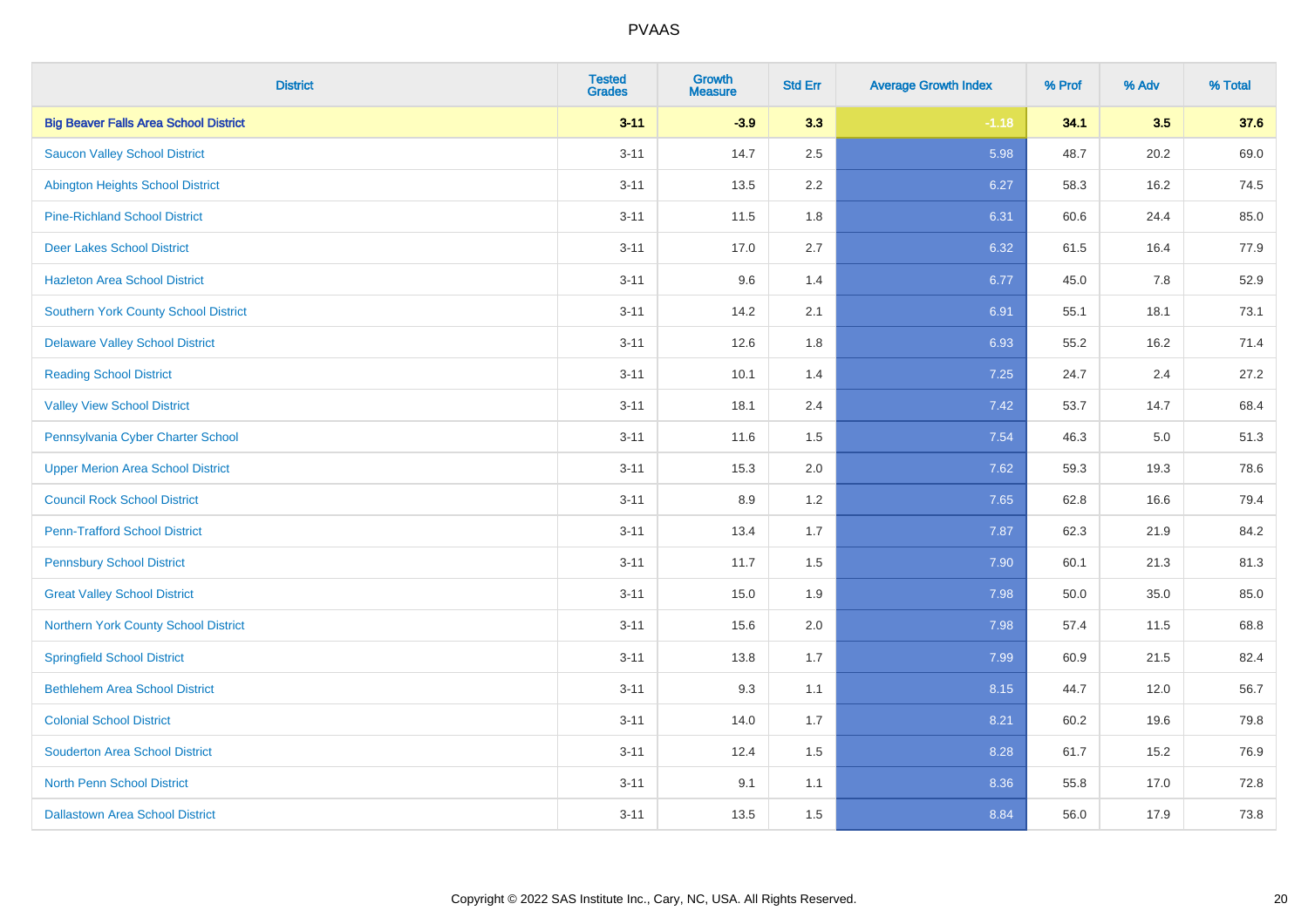| <b>District</b>                              | <b>Tested</b><br><b>Grades</b> | <b>Growth</b><br><b>Measure</b> | <b>Std Err</b> | <b>Average Growth Index</b> | % Prof | % Adv   | % Total |
|----------------------------------------------|--------------------------------|---------------------------------|----------------|-----------------------------|--------|---------|---------|
| <b>Big Beaver Falls Area School District</b> | $3 - 11$                       | $-3.9$                          | 3.3            | $-1.18$                     | 34.1   | 3.5     | 37.6    |
| <b>Norwin School District</b>                | $3 - 11$                       | 18.0                            | 1.7            | 10.37                       | 58.5   | 27.0    | 85.4    |
| <b>West Chester Area School District</b>     | $3 - 11$                       | 12.6                            | 1.2            | 10.38                       | 66.8   | 20.2    | 87.0    |
| <b>Upper Saint Clair School District</b>     | $3 - 11$                       | 18.5                            | 1.7            | 10.65                       | 61.8   | 30.1    | 91.9    |
| <b>Downingtown Area School District</b>      | $3 - 11$                       | 12.1                            | 1.1            | 10.67                       | 60.0   | 23.5    | 83.6    |
| <b>Upper Perkiomen School District</b>       | $3 - 11$                       | 22.1                            | 2.1            | 10.74                       | 57.7   | 13.2    | 70.9    |
| North Allegheny School District              | $3 - 11$                       | 17.4                            | 1.3            | 13.52                       | 59.5   | 28.1    | 87.6    |
| <b>State College Area School District</b>    | $3 - 11$                       | 20.5                            | 1.4            | 14.33                       | 58.0   | 25.9    | 84.0    |
| <b>Lower Merion School District</b>          | $3 - 11$                       | 19.0                            | 1.3            | 14.93                       | 55.6   | 29.9    | 85.5    |
| <b>York City School District</b>             | $3 - 12$                       | $-28.9$                         | 2.1            | $-13.59$                    | 6.0    | 0.3     | 6.2     |
| <b>Lancaster School District</b>             | $3 - 12$                       | $-15.8$                         | 1.5            | $-10.90$                    | 14.6   | 2.3     | 16.9    |
| <b>Erie City School District</b>             | $3 - 12$                       | $-14.5$                         | 1.6            | $-9.26$                     | 25.4   | 3.0     | 28.4    |
| Norristown Area School District              | $3 - 12$                       | $-12.8$                         | 1.6            | $-7.98$                     | 23.5   | $2.3\,$ | 25.7    |
| <b>Tulpehocken Area School District</b>      | $3 - 12$                       | $-13.7$                         | 2.8            | $-4.81$                     | 36.7   | 2.8     | 39.4    |
| <b>Penns Manor Area School District</b>      | $3 - 12$                       | $-17.0$                         | 3.7            | $-4.52$                     | 29.7   | 3.1     | 32.8    |
| <b>Annville-Cleona School District</b>       | $3 - 12$                       | $-12.1$                         | 2.7            | $-4.46$                     | 34.9   | $7.8\,$ | 42.6    |
| Lampeter-Strasburg School District           | $3 - 12$                       | $-8.6$                          | 2.0            | $-4.33$                     | 55.1   | 9.8     | 64.8    |
| <b>West Mifflin Area School District</b>     | $3 - 12$                       | $-12.3$                         | 2.9            | $-4.22$                     | 39.7   | 10.3    | 50.0    |
| Catasauqua Area School District              | $3 - 12$                       | $-12.1$                         | 3.0            | $-4.00$                     | 36.8   | 7.6     | 44.3    |
| <b>Bradford Area School District</b>         | $3 - 12$                       | $-9.3$                          | 2.4            | $-3.87$                     | 45.8   | 8.3     | 54.2    |
| Northern Lehigh School District              | $3 - 12$                       | $-10.4$                         | 2.7            | $-3.82$                     | 28.0   | 9.3     | 37.3    |
| <b>Interboro School District</b>             | $3 - 12$                       | $-7.3$                          | 2.1            | $-3.43$                     | 46.6   | 4.8     | 51.4    |
| <b>Tamaqua Area School District</b>          | $3 - 12$                       | $-8.2$                          | 2.5            | $-3.24$                     | 44.5   | 1.9     | 46.4    |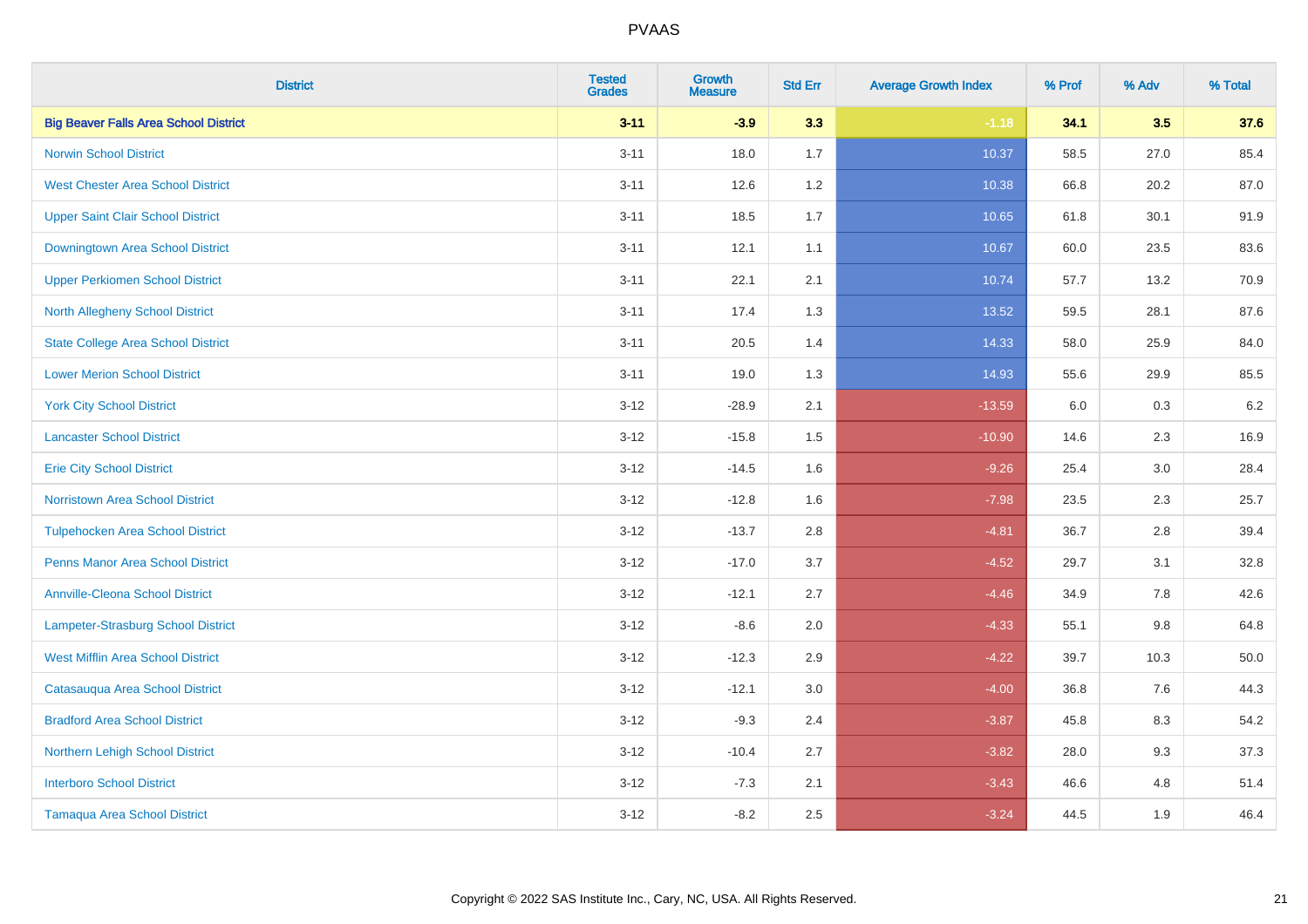| <b>District</b>                                 | <b>Tested</b><br><b>Grades</b> | <b>Growth</b><br><b>Measure</b> | <b>Std Err</b> | <b>Average Growth Index</b> | % Prof | % Adv   | % Total |
|-------------------------------------------------|--------------------------------|---------------------------------|----------------|-----------------------------|--------|---------|---------|
| <b>Big Beaver Falls Area School District</b>    | $3 - 11$                       | $-3.9$                          | 3.3            | $-1.18$                     | 34.1   | 3.5     | 37.6    |
| <b>Waynesboro Area School District</b>          | $3 - 12$                       | $-6.1$                          | 1.9            | $-3.20$                     | 50.0   | $6.8\,$ | 56.8    |
| <b>Conneaut School District</b>                 | $3 - 12$                       | $-7.5$                          | 2.6            | $-2.91$                     | 38.4   | 7.4     | 45.8    |
| <b>Easton Area School District</b>              | $3 - 12$                       | $-4.1$                          | 1.4            | $-2.91$                     | 39.9   | 4.0     | 43.9    |
| <b>Union City Area School District</b>          | $3-12$                         | $-10.2$                         | 3.6            | $-2.87$                     | 42.9   | 3.2     | 46.0    |
| <b>Northern Potter School District</b>          | $3 - 12$                       | $-13.1$                         | 4.6            | $-2.84$                     | 37.5   | 0.0     | 37.5    |
| <b>Quakertown Community School District</b>     | $3 - 12$                       | $-4.4$                          | 1.6            | $-2.70$                     | 56.5   | 10.0    | 66.6    |
| <b>New Castle Area School District</b>          | $3 - 12$                       | $-6.4$                          | 2.4            | $-2.66$                     | 32.5   | 4.3     | 36.8    |
| Northern Tioga School District                  | $3 - 12$                       | $-7.5$                          | 2.8            | $-2.64$                     | 54.0   | 1.2     | 55.2    |
| <b>Juniata County School District</b>           | $3-12$                         | $-4.9$                          | 2.1            | $-2.26$                     | 38.5   | 2.9     | 41.4    |
| <b>Keystone Education Center Charter School</b> | $3 - 12$                       | $-12.9$                         | 5.9            | $-2.19$                     | 28.0   | 0.0     | 28.0    |
| Susquehanna Township School District            | $3 - 12$                       | $-5.8$                          | 2.7            | $-2.17$                     | 36.0   | 5.6     | 41.6    |
| <b>Forest City Regional School District</b>     | $3 - 12$                       | $-6.0$                          | $3.0\,$        | $-1.96$                     | 44.1   | $0.0\,$ | 44.1    |
| <b>Central Columbia School District</b>         | $3 - 12$                       | $-4.8$                          | 2.6            | $-1.86$                     | 53.7   | 14.8    | 68.5    |
| <b>Brownsville Area School District</b>         | $3 - 12$                       | $-7.2$                          | 3.9            | $-1.83$                     | 34.4   | 6.1     | 40.5    |
| <b>Old Forge School District</b>                | $3 - 12$                       | $-5.9$                          | 3.4            | $-1.73$                     | 52.9   | 7.1     | 60.0    |
| <b>Twin Valley School District</b>              | $3 - 12$                       | $-3.6$                          | 2.1            | $-1.69$                     | 49.6   | 7.1     | 56.8    |
| <b>Pottstown School District</b>                | $3 - 12$                       | $-4.0$                          | 2.4            | $-1.68$                     | 29.8   | 1.2     | 31.0    |
| <b>Bristol Borough School District</b>          | $3 - 12$                       | $-4.3$                          | 3.4            | $-1.27$                     | 39.7   | 1.3     | 41.0    |
| <b>Apollo-Ridge School District</b>             | $3 - 12$                       | $-4.7$                          | 3.7            | $-1.24$                     | 50.0   | 10.0    | 60.0    |
| <b>Scranton School District</b>                 | $3-12$                         | $-2.9$                          | 2.4            | $-1.22$                     | 45.6   | 3.6     | 49.1    |
| <b>Chestnut Ridge School District</b>           | $3 - 12$                       | $-3.4$                          | 2.9            | $-1.17$                     | 46.6   | 5.8     | 52.4    |
| <b>Conemaugh Township Area School District</b>  | $3 - 12$                       | $-3.7$                          | 3.4            | $-1.09$                     | 53.8   | 17.6    | 71.4    |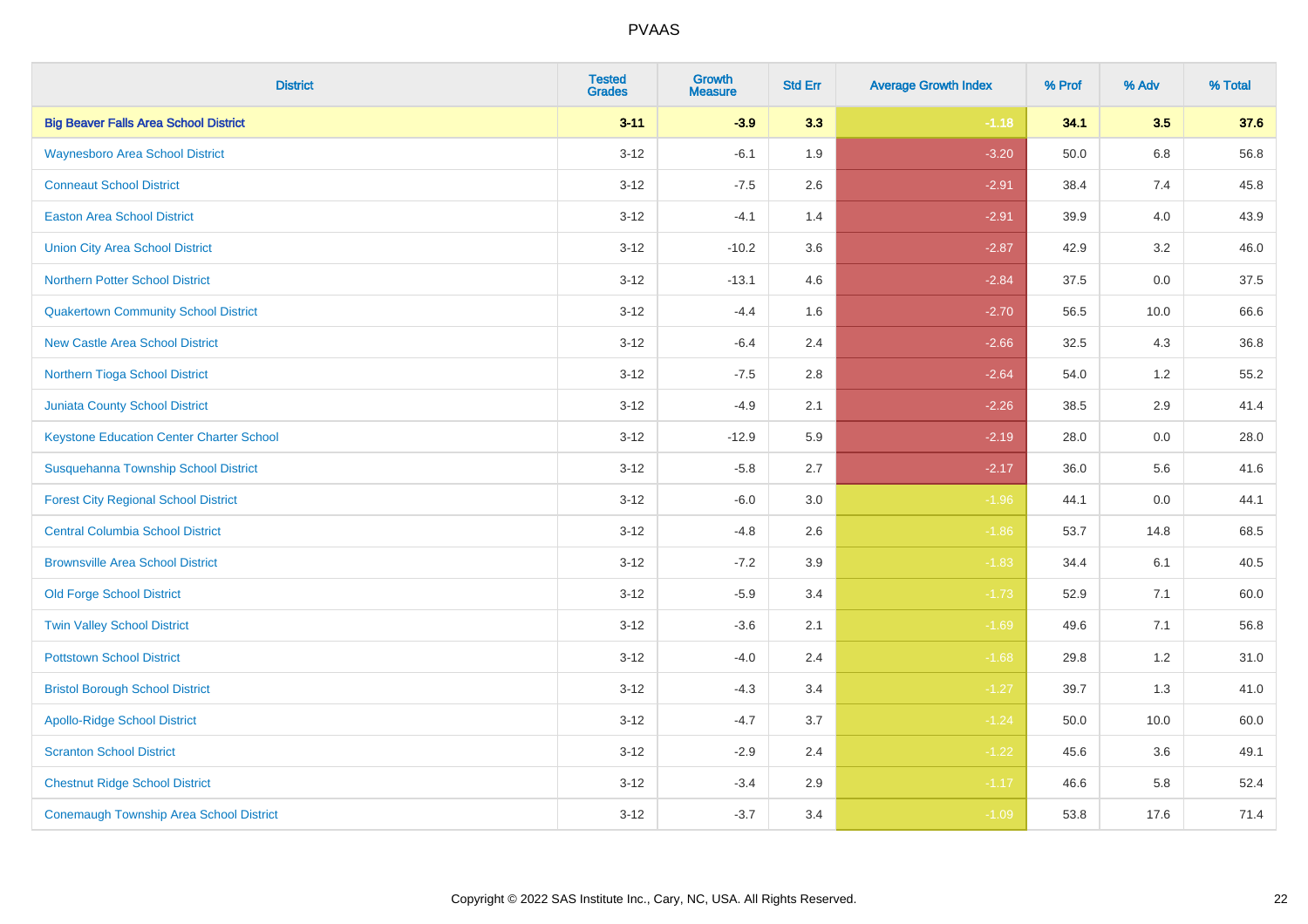| <b>District</b>                               | <b>Tested</b><br><b>Grades</b> | <b>Growth</b><br><b>Measure</b> | <b>Std Err</b> | <b>Average Growth Index</b> | % Prof | % Adv | % Total |
|-----------------------------------------------|--------------------------------|---------------------------------|----------------|-----------------------------|--------|-------|---------|
| <b>Big Beaver Falls Area School District</b>  | $3 - 11$                       | $-3.9$                          | 3.3            | $-1.18$                     | 34.1   | 3.5   | 37.6    |
| <b>Columbia Borough School District</b>       | $3 - 12$                       | $-3.1$                          | 3.5            | $-0.89$                     | 29.5   | 1.9   | 31.4    |
| <b>Conemaugh Valley School District</b>       | $3 - 12$                       | $-3.2$                          | 4.1            | $-0.78$                     | 48.2   | 5.6   | 53.7    |
| <b>Turkeyfoot Valley Area School District</b> | $3 - 12$                       | $-4.3$                          | 5.6            | $-0.76$                     | 22.0   | 5.1   | 27.1    |
| <b>Clarion-Limestone Area School District</b> | $3 - 12$                       | $-2.5$                          | 4.1            | $-0.60$                     | 56.8   | 6.8   | 63.6    |
| <b>Manheim Township School District</b>       | $3 - 12$                       | $-0.9$                          | 1.6            | $-0.58$                     | 53.2   | 15.5  | 68.7    |
| <b>Elizabethtown Area School District</b>     | $3 - 12$                       | $-0.9$                          | 1.9            | $-0.47$                     | 50.0   | 11.2  | 61.2    |
| <b>Conewago Valley School District</b>        | $3 - 12$                       | $-0.9$                          | 2.0            | $-0.45$                     | 51.7   | 9.6   | 61.3    |
| <b>Bangor Area School District</b>            | $3 - 12$                       | $-0.9$                          | 2.0            | $-0.43$                     | 44.3   | 4.7   | 49.0    |
| <b>Panther Valley School District</b>         | $3 - 12$                       | $-0.6$                          | 3.3            | $-0.19$                     | 47.9   | 4.3   | 52.1    |
| <b>Millville Area School District</b>         | $3 - 12$                       | $-0.9$                          | 4.7            | $-0.18$                     | 51.4   | 5.4   | 56.8    |
| <b>Kutztown Area School District</b>          | $3 - 12$                       | $-0.2$                          | 3.2            | $-0.05$                     | 55.4   | 13.3  | 68.7    |
| <b>Avella Area School District</b>            | $3 - 12$                       | $-0.3$                          | 4.7            | $-0.05$                     | 49.3   | 14.5  | 63.8    |
| <b>Smethport Area School District</b>         | $3 - 12$                       | 0.6                             | 3.9            | 0.15                        | 37.0   | 1.8   | 38.9    |
| <b>Wyomissing Area School District</b>        | $3 - 12$                       | 0.8                             | 2.6            | 0.33                        | 55.7   | 17.6  | 73.3    |
| <b>Tussey Mountain School District</b>        | $3 - 12$                       | 1.5                             | 3.7            | $\boxed{0.40}$              | 38.6   | 1.8   | 40.4    |
| <b>Newport School District</b>                | $3 - 12$                       | 1.4                             | 3.5            | 0.41                        | 51.5   | 10.3  | 61.8    |
| <b>Roberto Clemente Charter School</b>        | $3 - 12$                       | 2.2                             | 4.9            | 0.45                        | 27.5   | 5.0   | 32.5    |
| <b>Purchase Line School District</b>          | $3 - 12$                       | 1.7                             | 3.5            | 0.47                        | 43.1   | 5.4   | 48.5    |
| <b>Radnor Township School District</b>        | $3 - 12$                       | 1.0                             | 2.1            | 0.50                        | 65.0   | 23.2  | 88.2    |
| <b>Union School District</b>                  | $3 - 12$                       | 2.3                             | 4.2            | 0.54                        | 32.6   | 7.0   | 39.5    |
| <b>Camp Hill School District</b>              | $3 - 12$                       | 2.3                             | 3.0            | 0.78                        | 53.6   | 17.5  | 71.1    |
| <b>North Clarion County School District</b>   | $3 - 12$                       | 3.7                             | 4.3            | 0.85                        | 67.5   | 15.0  | 82.5    |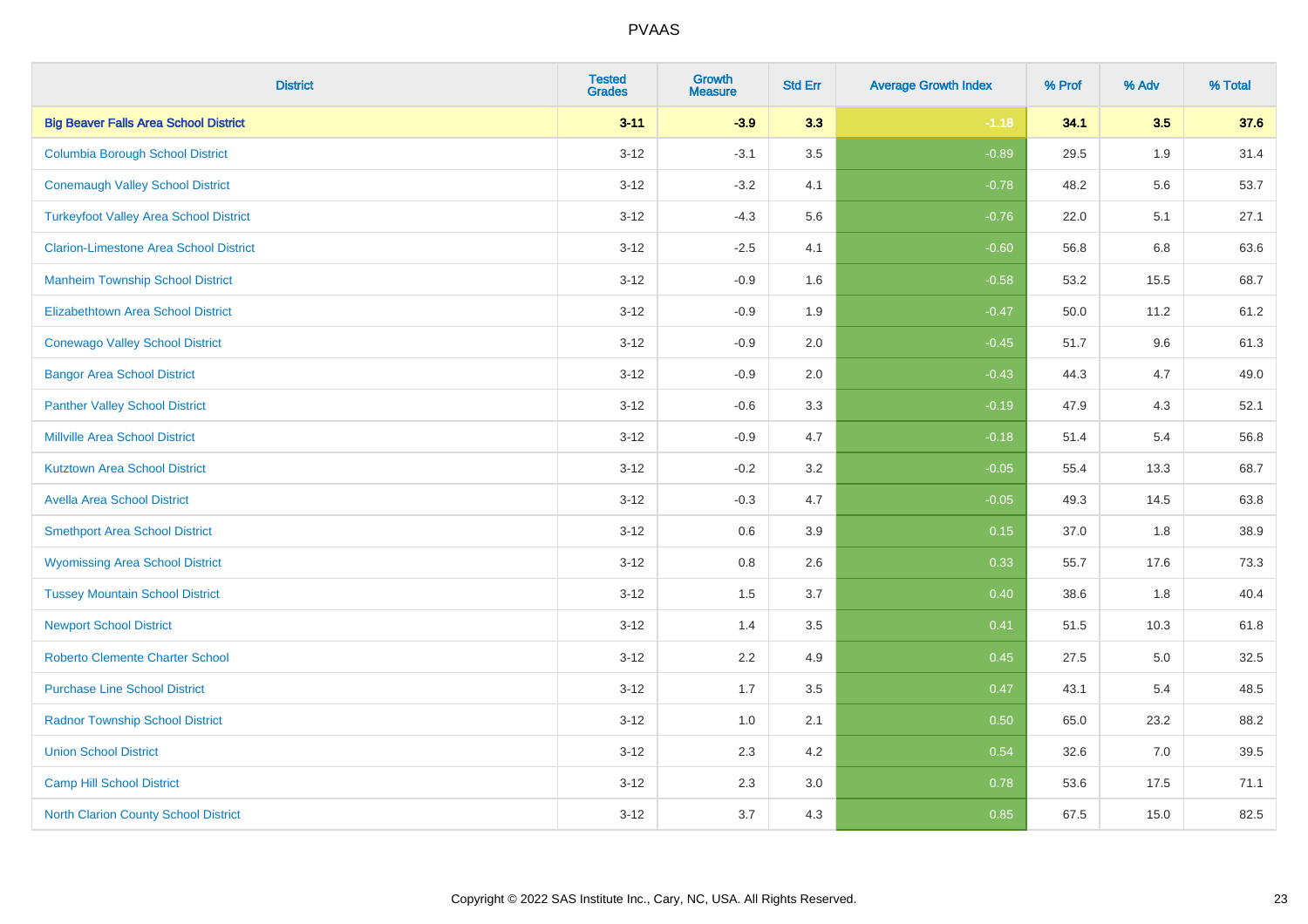| <b>District</b>                                        | <b>Tested</b><br><b>Grades</b> | <b>Growth</b><br><b>Measure</b> | <b>Std Err</b> | <b>Average Growth Index</b> | % Prof | % Adv   | % Total  |
|--------------------------------------------------------|--------------------------------|---------------------------------|----------------|-----------------------------|--------|---------|----------|
| <b>Big Beaver Falls Area School District</b>           | $3 - 11$                       | $-3.9$                          | 3.3            | $-1.18$                     | 34.1   | 3.5     | 37.6     |
| <b>Woodland Hills School District</b>                  | $3 - 12$                       | 3.2                             | 2.6            | 1.22                        | 31.4   | 3.6     | $35.0\,$ |
| <b>Donegal School District</b>                         | $3 - 12$                       | 3.1                             | 2.4            | 1.29                        | 60.6   | 9.1     | 69.7     |
| <b>West York Area School District</b>                  | $3 - 12$                       | 3.2                             | 2.3            | 1.38                        | 53.8   | 4.4     | 58.2     |
| <b>Loyalsock Township School District</b>              | $3 - 12$                       | 4.2                             | 2.8            | 1.47                        | 54.3   | 2.1     | 56.4     |
| <b>Hermitage School District</b>                       | $3 - 12$                       | 3.8                             | 2.4            | 1.60                        | 57.5   | 9.3     | 66.8     |
| <b>Oswayo Valley School District</b>                   | $3 - 12$                       | 8.5                             | 5.0            | 1.68                        | 50.0   | 16.7    | 66.7     |
| <b>Pottsville Area School District</b>                 | $3 - 12$                       | 4.4                             | 2.3            | 1.94                        | 44.8   | 5.4     | 50.2     |
| <b>West Allegheny School District</b>                  | $3 - 12$                       | 4.0                             | 2.1            | 1.96                        | 63.1   | 15.7    | 78.8     |
| Altoona Area School District                           | $3 - 12$                       | 3.3                             | 1.6            | 1.99                        | 47.7   | 8.2     | 55.9     |
| <b>Chester Charter Scholars Academy Charter School</b> | $3 - 12$                       | 8.4                             | 4.1            | 2.03                        | 23.4   | 0.0     | 23.4     |
| <b>South Western School District</b>                   | $3 - 12$                       | 3.9                             | 1.9            | 2.08                        | 60.2   | 8.1     | 68.3     |
| <b>Grove City Area School District</b>                 | $3 - 12$                       | 5.1                             | 2.4            | 2.09                        | 36.4   | 16.5    | 52.8     |
| <b>Eastern Lancaster County School District</b>        | $3 - 12$                       | 4.5                             | 2.2            | 2.09                        | 46.3   | 11.4    | 57.6     |
| Pennsylvania Distance Learning Charter School          | $3 - 12$                       | 9.3                             | 4.2            | 2.22                        | 42.2   | 3.1     | 45.3     |
| Lincoln Leadership Academy Charter School              | $3 - 12$                       | 14.2                            | 6.4            | 2.22                        | 23.5   | $0.0\,$ | 23.5     |
| People For People Charter School                       | $3 - 12$                       | 13.3                            | 5.5            | 2.43                        | 13.5   | 0.0     | 13.5     |
| <b>Wyalusing Area School District</b>                  | $3 - 12$                       | 8.8                             | 3.3            | 2.68                        | 54.6   | 11.7    | 66.2     |
| <b>Hempfield Area School District</b>                  | $3 - 12$                       | 4.6                             | 1.6            | 2.86                        | 53.5   | 20.1    | 73.6     |
| <b>Daniel Boone Area School District</b>               | $3 - 12$                       | 5.7                             | 2.0            | 2.88                        | 51.0   | 11.5    | 62.6     |
| <b>Dover Area School District</b>                      | $3 - 12$                       | 6.0                             | 2.1            | 2.94                        | 52.2   | 6.0     | 58.2     |
| <b>Cranberry Area School District</b>                  | $3 - 12$                       | 9.2                             | 3.0            | 3.04                        | 47.5   | 10.2    | 57.6     |
| Ambridge Area School District                          | $3 - 12$                       | 9.1                             | 2.6            | 3.46                        | 50.4   | 10.7    | 61.1     |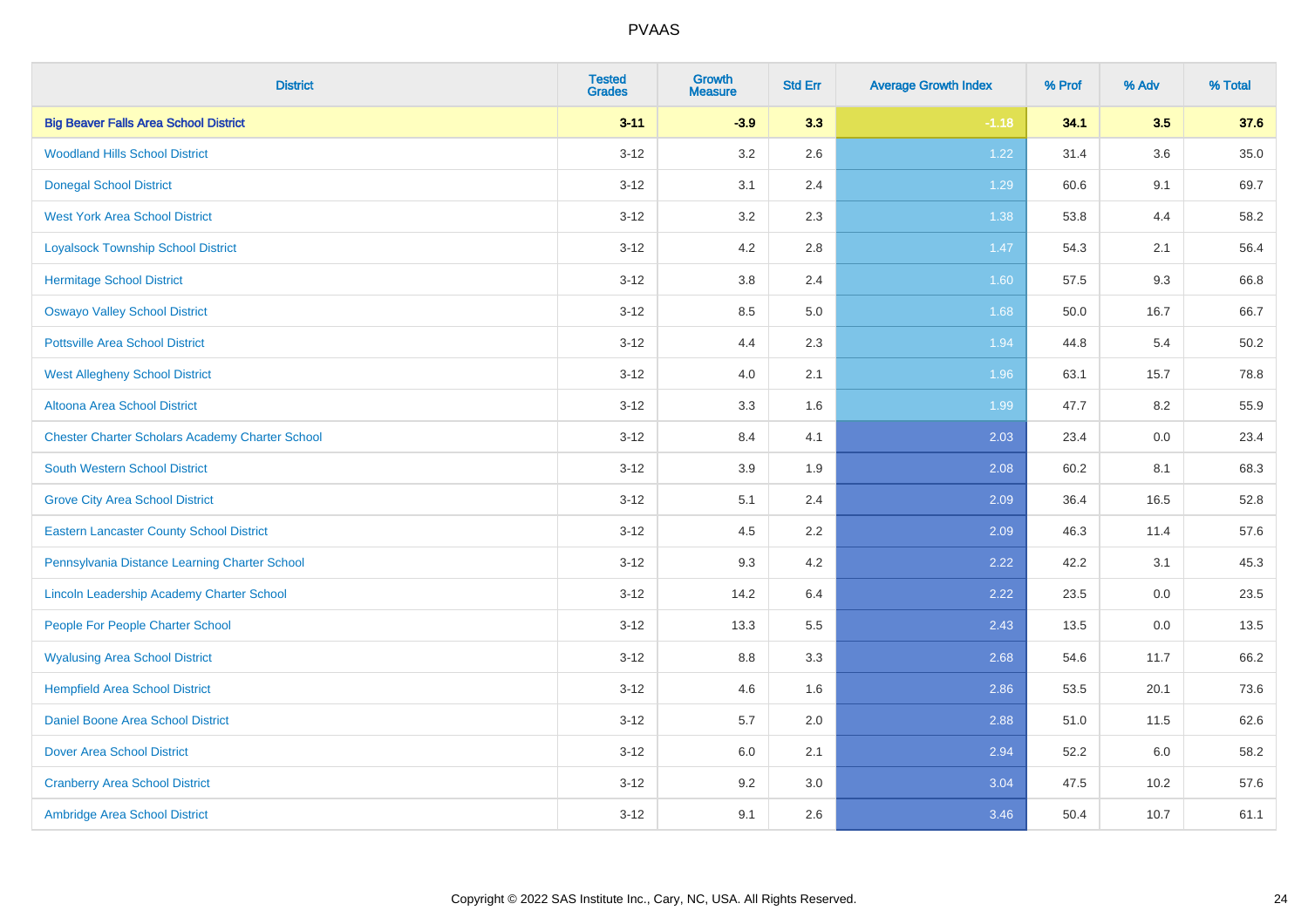| <b>District</b>                               | <b>Tested</b><br><b>Grades</b> | <b>Growth</b><br><b>Measure</b> | <b>Std Err</b> | <b>Average Growth Index</b> | % Prof | % Adv | % Total |
|-----------------------------------------------|--------------------------------|---------------------------------|----------------|-----------------------------|--------|-------|---------|
| <b>Big Beaver Falls Area School District</b>  | $3 - 11$                       | $-3.9$                          | 3.3            | $-1.18$                     | 34.1   | 3.5   | 37.6    |
| Pen Argyl Area School District                | $3 - 12$                       | 9.2                             | 2.7            | 3.46                        | 50.0   | 12.6  | 62.6    |
| Selinsgrove Area School District              | $3 - 12$                       | 8.3                             | 2.3            | 3.54                        | 56.8   | 10.0  | 66.8    |
| <b>West Shore School District</b>             | $3 - 12$                       | 5.0                             | 1.4            | 3.59                        | 54.2   | 9.4   | 63.6    |
| <b>Mckeesport Area School District</b>        | $3 - 12$                       | 9.0                             | 2.4            | 3.72                        | 31.0   | 4.5   | 35.5    |
| <b>Allentown City School District</b>         | $3 - 12$                       | 5.3                             | 1.4            | 3.88                        | 25.3   | 2.7   | 28.0    |
| <b>William Penn School District</b>           | $3 - 12$                       | 8.3                             | 2.1            | 3.99                        | 35.6   | 3.0   | 38.7    |
| <b>Greater Nanticoke Area School District</b> | $3 - 12$                       | 11.2                            | 2.8            | 4.01                        | 38.0   | 12.4  | 50.4    |
| Montoursville Area School District            | $3 - 12$                       | 10.8                            | 2.5            | 4.24                        | 44.6   | 20.1  | 64.8    |
| Pocono Mountain School District               | $3 - 12$                       | 6.8                             | 1.5            | 4.62                        | 45.8   | 5.0   | 50.7    |
| <b>Upper Darby School District</b>            | $3 - 12$                       | 6.9                             | 1.5            | 4.62                        | 45.0   | 6.7   | 51.7    |
| Penns Valley Area School District             | $3 - 12$                       | 14.0                            | 2.9            | 4.80                        | 41.9   | 23.1  | 65.0    |
| <b>Wilson School District</b>                 | $3 - 12$                       | $8.8\,$                         | 1.5            | 5.96                        | 52.6   | 14.6  | 67.2    |
| <b>Ridley School District</b>                 | $3 - 12$                       | 10.0                            | 1.6            | 6.10                        | 45.6   | 8.2   | 53.8    |
| <b>Central York School District</b>           | $3 - 12$                       | 12.3                            | 1.7            | 7.20                        | 55.5   | 11.5  | 67.0    |
| <b>Tyrone Area School District</b>            | $3 - 12$                       | 19.7                            | 2.5            | 7.87                        | 60.4   | 16.7  | 77.1    |
| <b>Upper Dublin School District</b>           | $3 - 12$                       | 15.4                            | 1.8            | 8.53                        | 60.8   | 24.8  | 85.6    |
| Philadelphia City School District             | $3 - 12$                       | 7.5                             | 0.6            | 12.64                       | 38.4   | 7.0   | 45.4    |
| <b>Cumberland Valley School District</b>      | $3 - 12$                       | 18.5                            | 1.3            | 14.64                       | 60.7   | 23.4  | 84.1    |
| Esperanza Academy Charter School              | $4 - 11$                       | 4.0                             | 2.5            | 1.61                        | 32.4   | 0.7   | 33.1    |
| Mastery Charter School - Pickett Campus       | $6 - 10$                       | 5.6                             | 5.7            | 1.00                        | 27.8   | 0.0   | 27.8    |
| <b>Innovative Arts Academy Charter School</b> | $6 - 11$                       | $-9.1$                          | 3.7            | $-2.44$                     | 9.5    | 0.0   | 9.5     |
| La Academia Partnership Charter School        | $6 - 11$                       | $-11.0$                         | 4.7            | $-2.34$                     | 6.8    | 0.0   | 6.8     |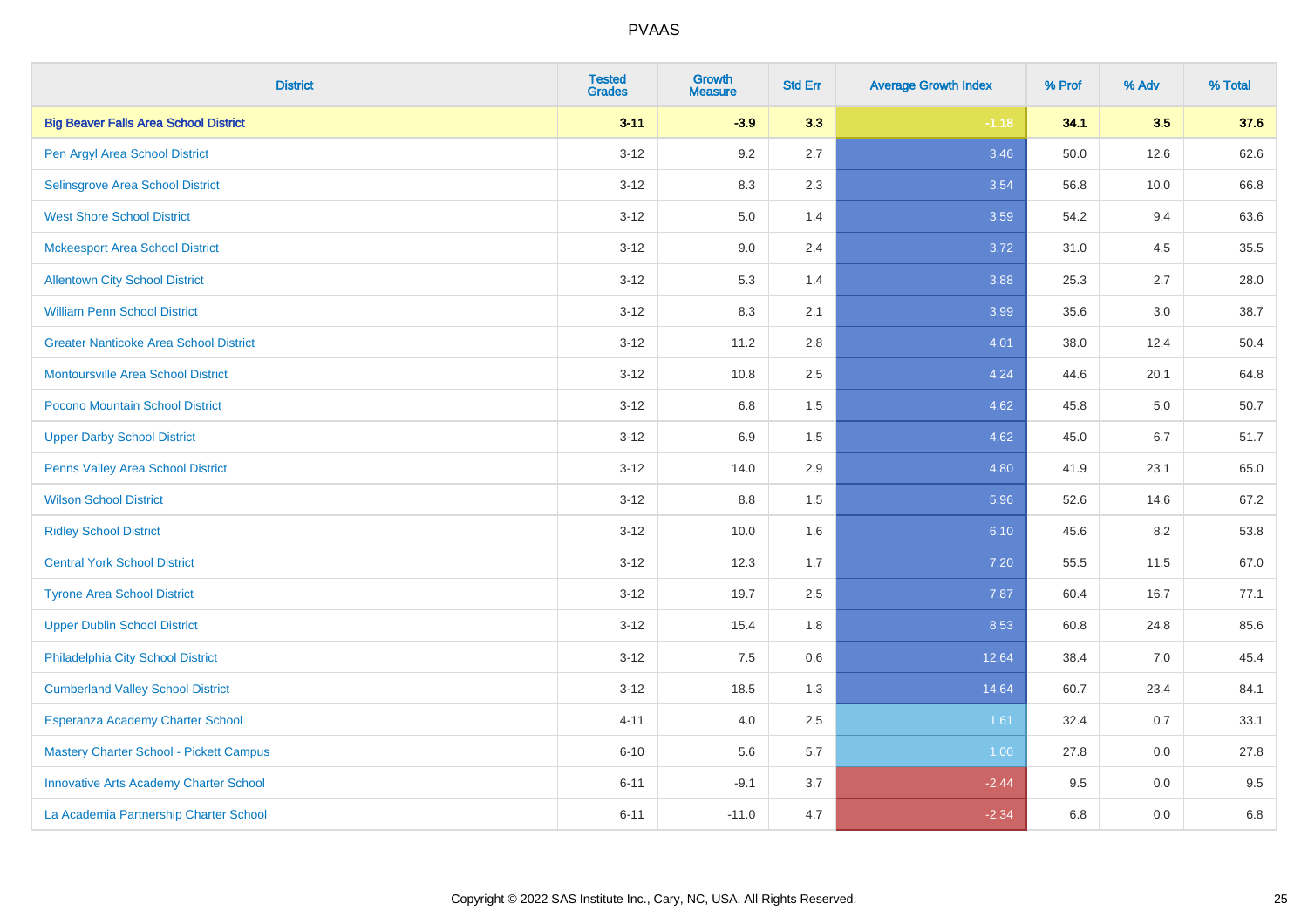| <b>District</b>                                                       | <b>Tested</b><br><b>Grades</b> | <b>Growth</b><br><b>Measure</b> | <b>Std Err</b> | <b>Average Growth Index</b> | % Prof | % Adv | % Total |
|-----------------------------------------------------------------------|--------------------------------|---------------------------------|----------------|-----------------------------|--------|-------|---------|
| <b>Big Beaver Falls Area School District</b>                          | $3 - 11$                       | $-3.9$                          | 3.3            | $-1.18$                     | 34.1   | 3.5   | 37.6    |
| Perseus House Charter School Of Excellence                            | $6 - 11$                       | $-5.2$                          | 3.0            | $-1.72$                     | 16.5   | 0.0   | 16.5    |
| Urban Pathways 6-12 Charter School                                    | $6 - 11$                       | 4.8                             | 6.4            | 0.75                        | 28.6   | 0.0   | 28.6    |
| Center For Student Learning Charter School At Pennsbury               | $6 - 12$                       | $-2.9$                          | 6.1            | $-0.47$                     | 42.9   | 0.0   | 42.9    |
| Dr Robert Ketterer Charter School Inc                                 | $6 - 12$                       | 10.1                            | 5.0            | 2.04                        | 14.9   | 0.4   | 15.3    |
| 21st Century Cyber Charter School                                     | $6 - 12$                       | 5.7                             | 2.3            | 2.50                        | 56.7   | 8.3   | 65.0    |
| <b>Mastery Charter School - Gratz Campus</b>                          | $7 - 10$                       | $-23.9$                         | 4.5            | $-5.29$                     | 2.9    | 0.0   | 2.9     |
| Mastery Charter School - Shoemaker Campus                             | $7 - 10$                       | 4.1                             | 3.0            | 1.34                        | 20.9   | 3.3   | 24.2    |
| <b>Achievement House Charter School</b>                               | $7 - 11$                       | $-0.7$                          | 4.0            | $-0.17$                     | 32.5   | 2.6   | 35.1    |
| <b>Mastery Charter High School-Lenfest Campus</b>                     | $7 - 11$                       | 2.5                             | 5.7            | 0.43                        | 40.0   | 0.0   | 40.0    |
| <b>Lincoln Park Performing Arts Charter School</b>                    | $7 - 11$                       | 3.6                             | 2.5            | 1.42                        | 59.6   | 14.7  | 74.3    |
| The New Academy Charter School                                        | $8 - 11$                       | $-10.4$                         | 5.2            | $-2.00$                     | 0.0    | 0.0   | 0.0     |
| <b>West Side CTC</b>                                                  | $9 - 10$                       | $-37.4$                         | 4.3            | $-8.64$                     | 8.8    | 0.0   | 8.8     |
| <b>Bucks County Technical High School</b>                             | $9 - 10$                       | $-12.0$                         | 2.5            | $-4.84$                     | 35.9   | 3.2   | 39.2    |
| <b>Columbia-Montour AVTS</b>                                          | $9 - 10$                       | $-12.5$                         | 3.0            | $-4.16$                     | 22.3   | 0.6   | 22.9    |
| Preparatory Charter School Of Mathematics, Science, Tech, And Careers | $9 - 10$                       | $-4.0$                          | 2.5            | $-1.59$                     | 15.0   | 0.0   | 15.0    |
| <b>Westinghouse Arts Academy Charter School</b>                       | $9 - 10$                       | $-0.7$                          | 3.6            | $-0.19$                     | 59.2   | 8.4   | 67.6    |
| <b>KIPP Dubois Charter School</b>                                     | $9 - 10$                       | 4.7                             | 3.3            | 1.40                        | 31.0   | 1.4   | 32.4    |
| Lehigh Valley Charter High School For The Arts                        | $9 - 10$                       | 7.3                             | 2.6            | 2.82                        | 62.3   | 18.2  | 80.5    |
| <b>Dauphin County Technical School</b>                                | $9 - 11$                       | $-45.5$                         | 2.6            | $-17.72$                    | 14.4   | 2.5   | 16.9    |
| Jefferson County-Dubois AVTS                                          | $9 - 11$                       | $-16.2$                         | 3.9            | $-4.16$                     | 23.0   | 0.0   | 23.0    |
| <b>Universal Audenried Charter School</b>                             | $9 - 11$                       | $-5.8$                          | 2.4            | $-2.40$                     | 14.6   | 0.0   | 14.6    |
| <b>Carbon Career &amp; Technical Institute</b>                        | $9 - 11$                       | $-5.7$                          | 3.6            | $-1.59$                     | 34.5   | 1.2   | 35.7    |